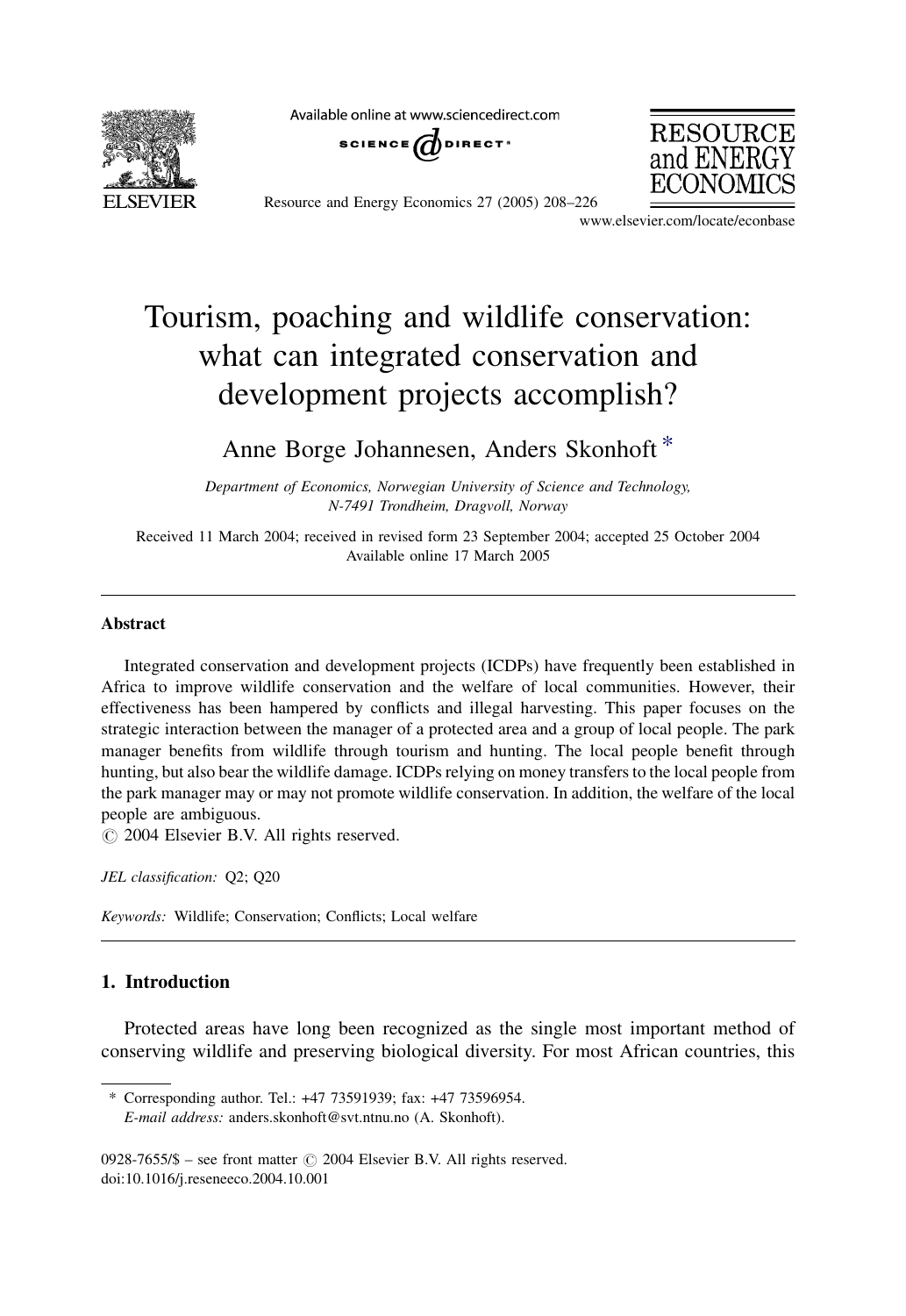practice dates back to the colonial era, and the objective has always been to protect wild animals and natural habitats through strongly restricted wildlife utilization. However, the establishment of protected areas has often displaced rural communities from their traditional lands. This policy has also alienated the wildlife from the local people, and has frequently transformed wildlife from a valuable commodity into a threat and a nuisance [\(Kiss, 1990; Swanson and Barbier, 1992; Martin, 1993; Barrett and Arcese, 1995; Gibson](#page-17-0) [and Marks, 1995; Songorwa, 1999](#page-17-0)). For these and other reasons, many protected areas have operated directly against the economic interests of the local communities (see, e.g., [Brandon and Wells, 1992; Milner-Gulland and Leader-Williams, 1992; Wells, 1992; Wells](#page-17-0) [and Brandon, 1992; Nepal and Weber, 1995\)](#page-17-0), and persistent poaching pressure has led to a growing recognition that this 'fences and fines' approach has failed to achieve its objective of preserving wildlife [\(Marks, 1984; Leader-Williams and Albon, 1988; Kiss, 1990;](#page-17-0) [Swanson and Barbier, 1992](#page-17-0)).

Hence, the main approach to recent wildlife management schemes has been to include the local people to gain their cooperation and support, which has eventually resulted in the so-called integrated conservation and development projects (ICDPs) (see, e.g., [Wells and](#page-18-0) [Brandon, 1992\)](#page-18-0). These projects involve varying levels of local participation, ranging from pure benefit sharing, such as transfers from wildlife-related activities, to a more farreaching design of community-based management in which local communities are trained to manage and control resources. While the core objective of these projects is protected area conservation [\(Brandon and Wells, 1992\)](#page-17-0), the aim is to achieve this by promoting economic development and by providing local people with alternative income sources that do not threaten wildlife.

This paper focuses on ICDPs based on pure benefit-sharing strategies. Several existing ICDPs engage in game meat distribution as well as revenue sharing, under which a part of the park's income is distributed to local people in the form of cash transfers (see, e.g., [Brandon and Wells, 1992; Barrett and Arcese, 1995\)](#page-17-0). These elements directly improve local income and welfare, and are implemented separately or in combination in several existing ICDPs. Well-known examples are the CAMPFIRE in Zimbabwe, the ADMADE program in Zambia and the Serengeti regional conservation project in Tanzania (see, e.g., [Brandon and Wells, 1992; Barrett and Arcese, 1995, 1998; Gibson and Marks, 1995](#page-17-0)).<sup>1</sup>

However, the functioning of ICDPs may be limited by possible design dilemmas and trade-offs inherent in linking conservation and development. [Wells and Brandon \(1992\),](#page-18-0) [Ferraro \(2001\)](#page-17-0), and [Ferraro and Kiss \(2002\),](#page-17-0) among others, question the underlying assumption that local people will respond to benefit transfers by voluntary refraining from activities that would otherwise undermine natural resource conservation. That is, local people may incorporate new sources of income as complements to existing activities rather than as substitutes for them. These authors therefore stress the need to change incentives

<sup>&</sup>lt;sup>1</sup> In addition, several ICDPs generate benefits to the local people through local job creation in the formal sector and stimulation of increased productivity in the agricultural sector. For instance, the Lupande development project in Zambia promotes agricultural improvements and offers local villagers employment opportunities as game scouts, park guards, etc. ([Wells and Brandon, 1992](#page-18-0)). Employment in park activities has also been generated by the ADMADE and CAMPFIRE programs [\(Barrett and Arcese, 1995\)](#page-17-0). For a broader review of existing ICDP strategies, see, e.g., [Brandon and Wells \(1992\)](#page-17-0), [Wells and Brandon \(1992\)](#page-18-0) and [Barrett and Arcese \(1995\).](#page-17-0)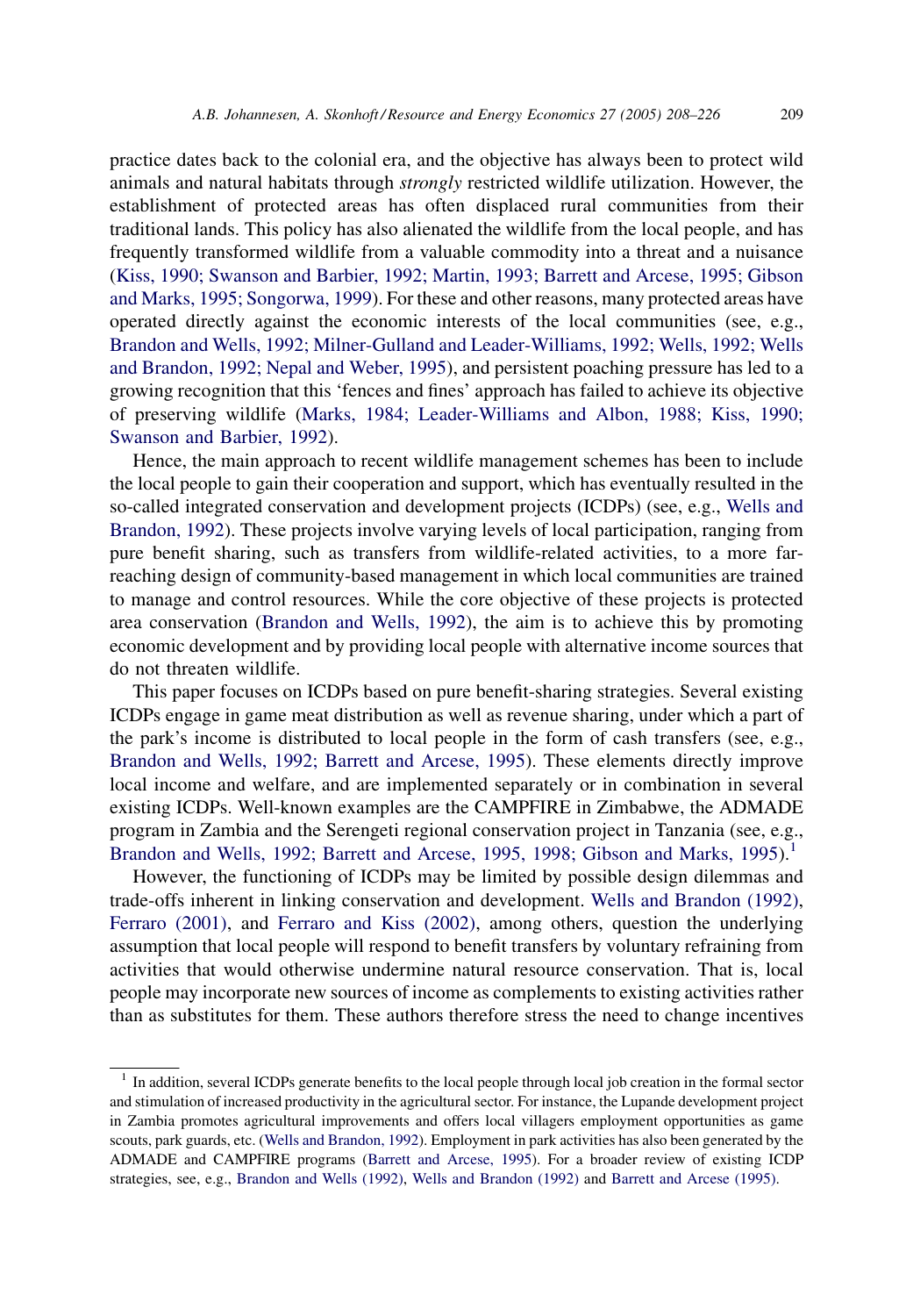from indirect measures (say, through the agricultural sector) to direct measures; that is, transfers conditional on conservation results.

Possible shortcomings of the benefit-sharing components of ICDPs are also discussed by [Barrett and Arcese \(1995\)](#page-17-0). They argue that transfers of game meat from managed harvests may increase local people's dependence on game meat and thereby promote illegal hunting. They also identify the functioning, or lack of functioning, of rural markets as a factor limiting the effectiveness of money transfers from tourism. They argue that, for cash transfers to work, local people must be able to exchange money for food or other consumption goods. However, in rural and remote areas, the opportunity to do this is often constrained by poor access to markets due to high transaction costs, for example ([Muller](#page-17-0) and Albers,  $2004$ .<sup>2</sup>

Some unintended effects of ICDPs on illegal hunting and wildlife conservation have also been analysed within explicitly formulated economic models. One such contribution is from [Barrett and Arcese \(1998\),](#page-17-0) who analyse the ICDP components of money transfers from tourism and transfers of game meat to the local people by using a household model. They assume that the household hunts illegally for its own consumption. In this framework, the household responds to game meat transfers by substituting illegal meat for legal meat and, consequently, this policy succeeds in discouraging illegal hunting. However, Barrett and Arcese find that the sum of the illegal and legal offtake increases, and hence game meat distribution reduces the degree of wildlife conservation. [Skonhoft \(1998\)](#page-17-0) analyses a similar scheme for game meat distribution but reaches the opposite conclusion regarding wildlife conservation. The conclusions differ because Barrett and Arcese consider the local people as the active agent, whereas the park agency controls the wildlife stock in Skonhoft's model. Skonhoft assumes that the park manager earns income from safari hunting and by providing non-consumptive tourism services such as observing wildlife. By forcing the park manager to transfer a fixed share of the wildlife harvest to the local people, the return from safari hunting is reduced relative to the return from wildlife under tourism. Consequently, the park manager responds by making further investments in wildlife conservation.

[Barrett and Arcese \(1998\)](#page-17-0) show that money transfers from non-consumptive tourism may increase illegal hunting by generating a positive income effect on game meat consumption. Although the mechanism is different, this result is consistent with that of [Skonhoft's \(1998\)](#page-17-0) model of the park manager. If the park manager is instructed to transfer a fixed share of the tourism income to the local people, the return from tourism is reduced relative to the return from safari hunting. The park manager responds to this by reducing investment in wildlife conservation. Hence, both contributors suggest that ICDPs relying on money transfers fail to conserve wildlife. (See also [Muller and Albers, 2004,](#page-17-0) who show how the ICDPs optimal transfers depend on the market for labour and resources.)

In this paper, we formulate a stylized bio-economic model to analyse the impact of the ICDPs benefit-sharing components. Unlike in previous models, both agents—the park manager and a group of local people living near the protected area—are assumed to harvest wildlife and to respond to economic incentives. Strategic interdependence between the park manager and the local people is therefore incorporated. The basic structure of the

<sup>&</sup>lt;sup>2</sup> The pioneering theoretical exposition of missing markets is by [De Janvry et al. \(1991\)](#page-17-0).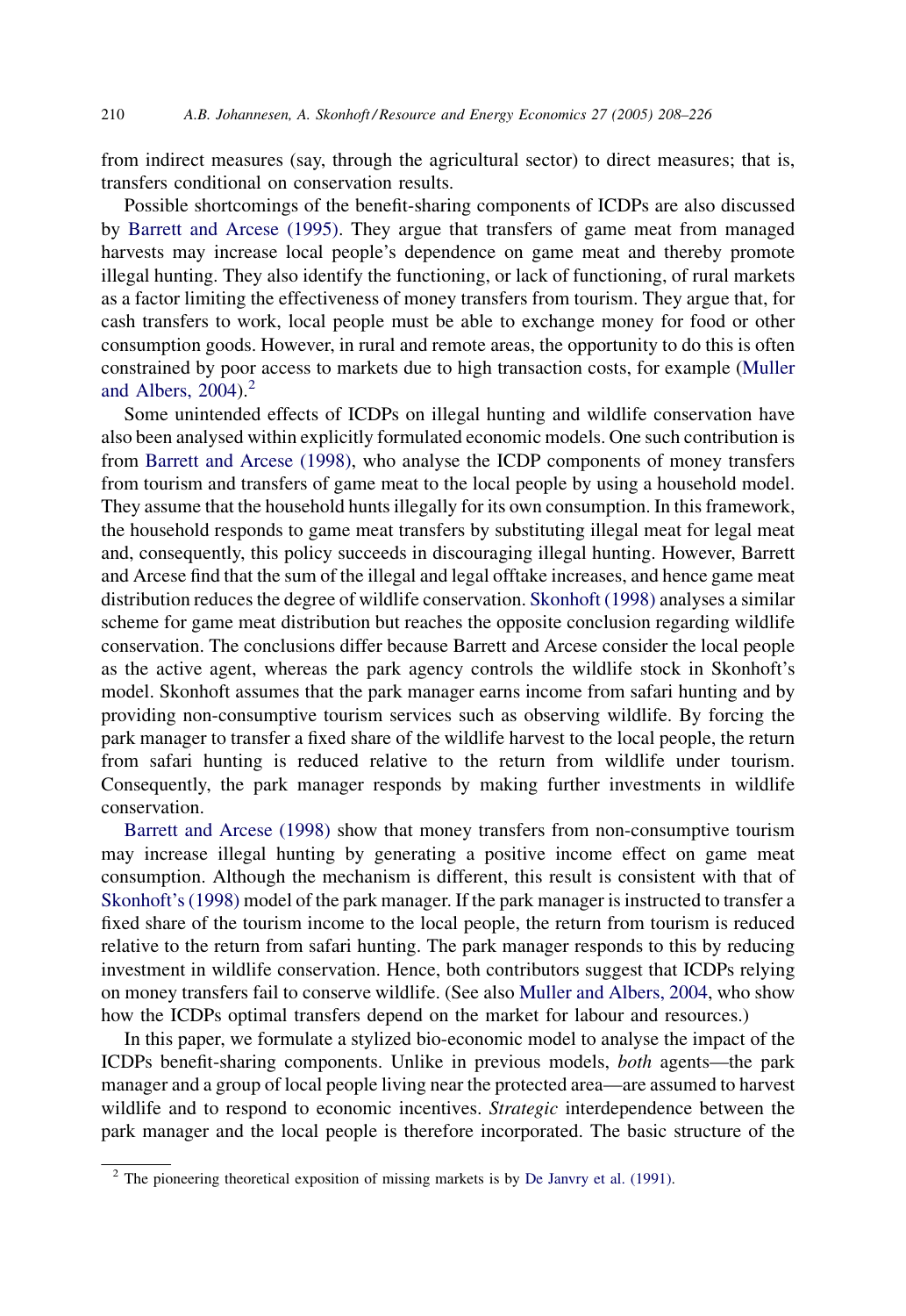<span id="page-3-0"></span>model is presented in Section 2. Transfers within the ICDP framework are analysed in Section [3.](#page-8-0) We examine two types of money transfer from the park manager to the local people: transfers from safari hunting and transfers from non-consumptive park activities. In Section [4](#page-10-0), we compare the ICDP solution with the solution of the social planner. Both the pre-ICDP and ICDP situations are analysed under biological and economic equilibrium. Biological equilibrium implies that harvesting equalizes natural growth all the time. The economic equilibrium is that of the Nash one-shot game. Throughout the text, we use general functional forms as well as refer to solutions based on the so-called Gordon– Schäfer assumptions. Details are in [Appendix A](#page-14-0).

#### 2. The basic model and the pre-ICDP solution

We consider the conflicting interests between the agency managing the protected area and the local people living in the vicinity of this area. The park agency benefits from the wildlife through safari hunting and non-consumptive tourism services such as wildlife viewing. The local people also hunt wildlife, but as the wildlife knows no boundaries and moves freely in and out of the protected area, the game also destroy agricultural crops and compete with livestock when outside the protected area. Hence, in this model, as in reality, the wildlife also represents a nuisance for the local people. Hunting by the local people is illegal. However, because the funds are small and the areas are large, poaching cannot be prevented by the park manager (see, e.g., [Kiss, 1990](#page-17-0)). Hence, de jure and de facto property rights differ.

The local people are treated as a homogeneous group, which implies that there are no conflicting interests among them. Hence, in our framework, individuals conform to group norms, and in line with tradition, the elders are assumed to be in charge of group activities [\(Marks, 1984](#page-17-0)). It is assumed that the net benefit of the wildlife is maximized. The hunting strategy of the local people is therefore not of the open-access type (but see Section [5\)](#page-13-0). The park agency is assumed to maximize the profit from the two park activities. However, in Section [5,](#page-13-0) we also discuss briefly how culling, rather than safari hunting, used to reduce grazing intensity and maintain the ecological system, influences conservation and the welfare of the local people.

The two production activities practised by the conservation agency, non-consumptive tourism and hunting, and illegal hunting by the local people are constrained by wildlife abundance. Throughout, we let one stock of wildlife  $X$ , measured in numbers of animals or biomass, represent the whole game population. The population dynamics are determined by natural growth and hunting, and in biological equilibrium, the total offtake equals natural growth. If  $e_1$  and  $e_2$  are the levels of hunting effort of the park manager and the local people, respectively, the equilibrium relationship between the wildlife stock and the effort levels may be expressed as

$$
X = X(e_1, e_2). \tag{1}
$$

Increased hunting effort reduces the stock,  $\frac{\partial X}{\partial e_i} < 0$ ,  $i = 1, 2$ . Throughout, a positive stock level is assumed,  $X > 0$ .

Under the Gordon–Schäfer assumptions, the harvesting functions are linear with regard to effort and stock level; i.e.,  $y_i = q_i e_i X$ , where  $q_i$  is the productivity (catchability)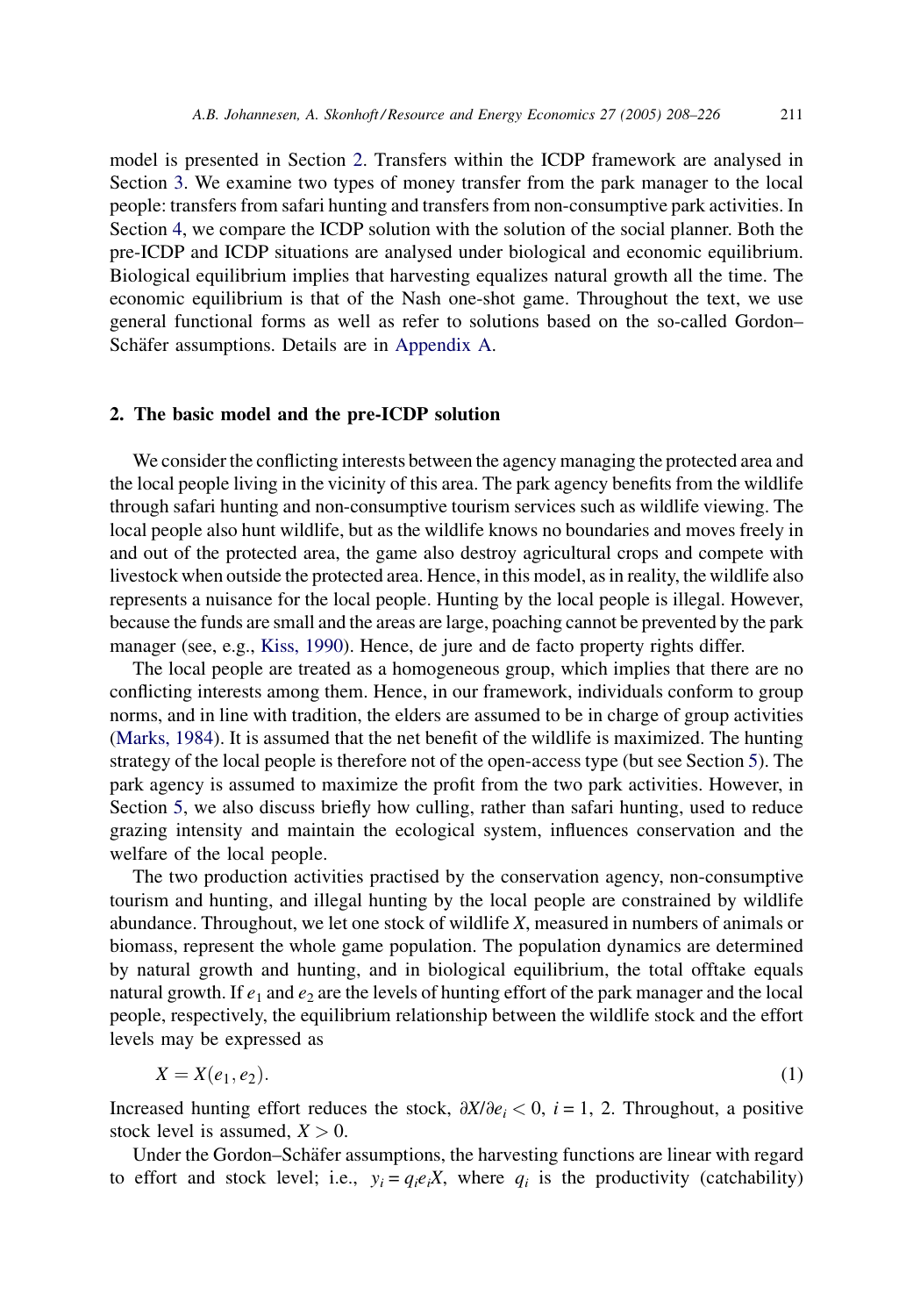<span id="page-4-0"></span>coefficient. In addition, the natural growth function is specified as the logistic,  $F(X) = rX(1 - X/K)$ , where r is the intrinsic growth rate and K the carrying capacity. Given these functional forms, Eq. [\(1\)](#page-3-0) is a downward-sloping linear relationship in  $(e_1, e_2)$  space, and its slope is determined by the relative hunting productivity. For a given stock level, this line is also termed the iso-conservation schedule. Hence, a line closer to the origin represents effort combinations for which there is more wildlife (see [Appendix A](#page-14-0) for details).

The park manager obtains income from hunting wildlife, by selling hunting licences, and from non-consumptive tourism. The net benefit of hunting depends on hunting effort and the stock level, and is typically given by  $H_1 = H_1(e_1, X)$ , with  $\partial H_1/\partial X > 0$  because more wildlife means a higher offtake for a given effort level, and  $\partial H_1/\partial e_1 > 0$  if the hunting profit is positive (see below).  $W(X)$  represents the profit from non-consumptive tourism, and implies that more wildlife makes the park more attractive, but at a decreasing rate; i.e.,  $W'(X) > 0$  and  $W''(X) < 0$ . In addition,  $W(0) = 0$ . Hence, the income from nonconsumptive tourism is similar to the so-called 'wealth effect' in models of optimal growth ([Kurz, 1968\)](#page-17-0). The profit of the park manager is therefore:

$$
\pi = H_1(e_1, X) + W(X). \tag{2}
$$

The local people derive utility from hunting wildlife illegally. The poaching benefit is a function of hunting effort and the stock level; i.e.,  $H_2 = H_2(e_2, X)$ , with  $\partial H_2/\partial X > 0$ . However,  $\partial H_2/\partial e_2$  may be positive or negative (see below). Wildlife is also a nuisance, and the damage cost  $D(X)$  is assumed to depend on the size of the stock. More wildlife means more damage,  $D'(X) > 0$ , while there is no damage if there is no wildlife;  $D(0) > 0$  [\(Zivin](#page-18-0) [et al., 2000](#page-18-0)).<sup>3</sup> Accordingly, the net benefit to the local people is given by

$$
U = H_2(e_2, X) - D(X). \tag{3}
$$

In the absence of a unified resource policy, there are several externalities. The traditional reciprocal harvesting externalities work through the hunting benefit functions. In addition, there are reciprocal stock externalities related to the stock values: more hunting effort by the park manager, ceteris paribus, induces a positive externality on the local people through a reduction in  $D(X)$ . On the other hand, more hunting effort by the local people induces a negative external effect on the park manager through a reduction in  $W(X)$ .

The economic problem of the park agency is to determine the profit-maximizing hunting effort under the ecological constraint [\(1\)](#page-3-0), given the effort of the local people. The direct effect of increased effort is a higher harvesting benefit. However, more hunting effort reduces the wildlife stock, which in turn lowers the non-consumptive benefit and increases the hunting cost. The park manager will therefore expend effort on hunting to equalize the marginal benefit and marginal cost of hunting, which depend on the two stock effects. Hence, the necessary condition for a maximum, given a positive effort level, is

$$
\partial H_1(e_1, X)/\partial e_1 + [\partial H_1(e_1, X)/\partial X](\partial X/\partial e_1) + W'(X)(\partial X/\partial e_1) = 0.
$$
 (4)

<sup>&</sup>lt;sup>3</sup> As wildlife is a nuisance, hunting by the local people also represents damage control. In reality, damage control is also performed through fencing and other measures more directly related to protecting the crop. Such measures are, however, neglected, in the present model.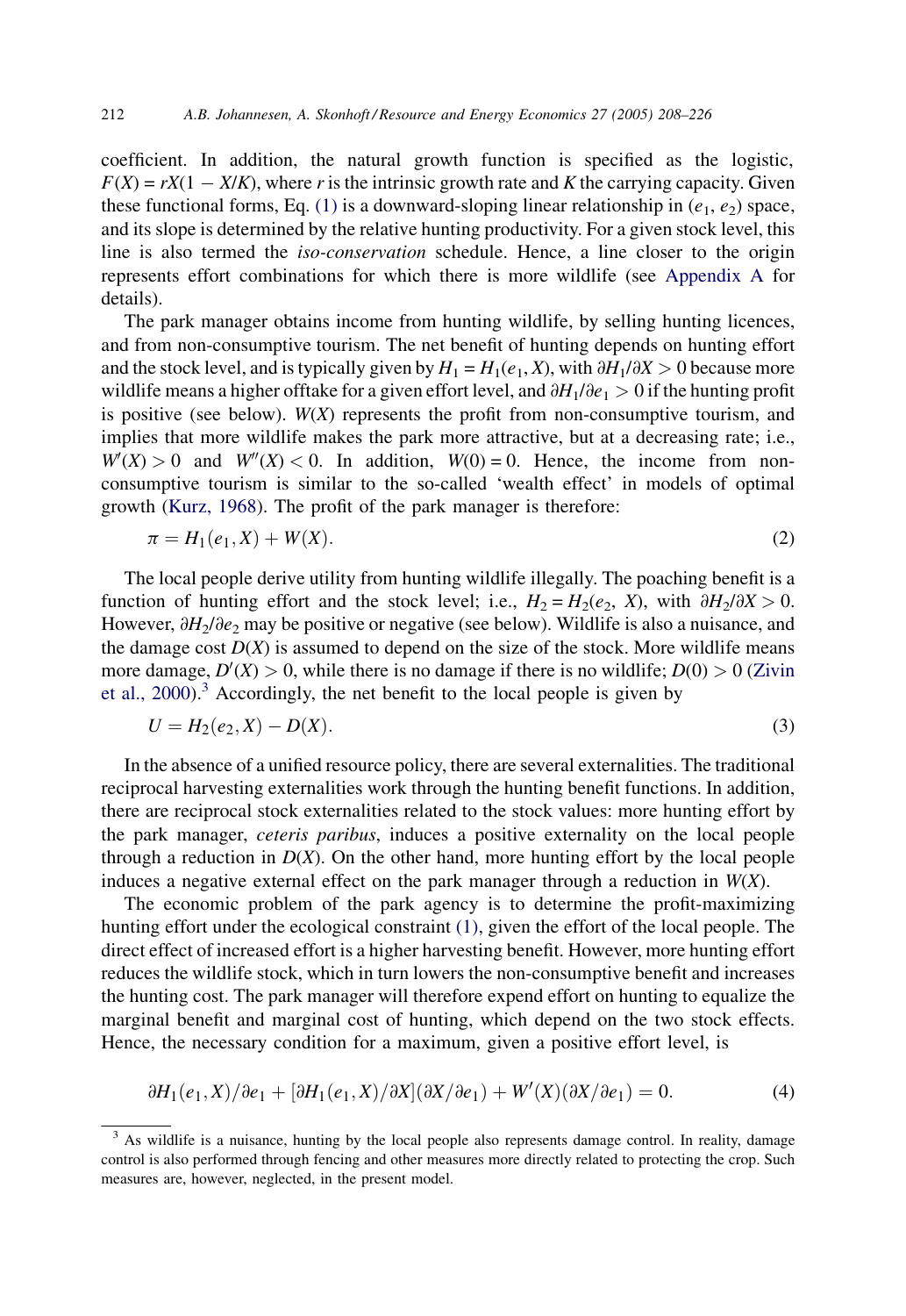<span id="page-5-0"></span>

Fig. 1. The pre-ICDP equilibrium.

Because  $\partial X/\partial e_1$  is negative, while  $\partial H_1/\partial X$  and  $W'(X)$  are positive,  $\partial H_1/\partial e_1$  is positive. Under the functional forms of the Gordon–Schäfer model, this term yields the harvesting profit per unit effort (see below and [Appendix A\)](#page-14-0).

The first-order condition [\(4\)](#page-4-0) is also be the park manager's best-response function, denoted by  $R_1(e_2)$  in Fig. 1. It is downward-sloping because increased hunting effort by the local people increases the pressure on wildlife and thereby reduces the optimal hunting effort of the park manager. Along the best-response curve, profit depends on the effort of the local people,  $\pi = \pi(e_2)$ , and the envelope theorem implies  $d\pi(e_2)/de_2 = (\partial H_1/R_2)(\partial H_2)$  $\partial X + W'$ ) $\partial X / \partial e_2 < 0$ . In Fig. 1,  $\pi^0$  and  $\pi^1$  yield two iso-profit curves, where  $\pi^1 > \pi^0$ .

The economic problem of the local people is to determine the utility-maximizing harvesting effort  $e_2$ , subject to the ecological constraint [\(1\)](#page-3-0) and the effort of the park manager. The direct effect of more effort is an increased hunting benefit. The indirect effect, working through a smaller wildlife stock, is two-fold. First, increased effort lowers utility through higher hunting costs. Second, unlike in the problem of the park manager, greater effort increases utility by lowering wildlife numbers, which results in reduced crop damage. The local people take these trade-offs into account when deciding the optimal harvesting effort. For a positive effort level, the necessary condition for maximum harvest is

$$
\frac{\partial H_2(e_2, X)}{\partial e_2} + \frac{\partial H_2(e_2, X)}{\partial X} \frac{\partial X}{\partial e_2} - D'(X) \frac{\partial X}{\partial e_2} = 0. \tag{5}
$$

Because  $\partial X/\partial e_2 < 0$ , while  $D'(X)$  and  $\partial H_2/\partial X$  are positive,  $\partial H_2/\partial e_2$  may be either positive or negative. Hence, in contrast to the park manager, the unit harvesting profit of the local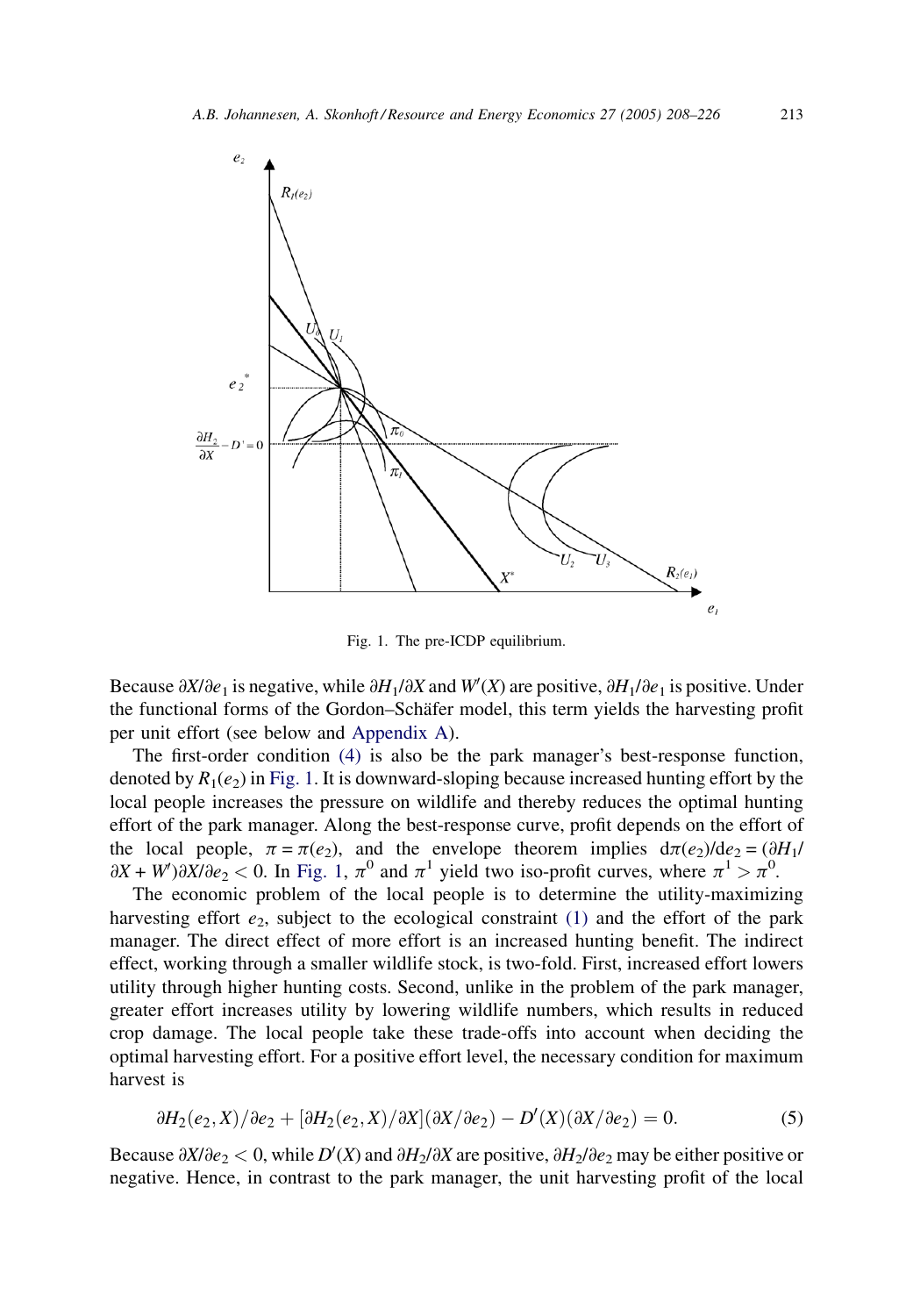people may be positive or negative. If there is extensive damage, profit will be negative, which implies that the optimal strategy is to harvest enough for a negative harvesting profit per unit of effort to be balanced by a small number of nuisance animals. Whether this happens also depends on the harvesting activity of the park manager.

Eq. [\(5\)](#page-5-0) represents the local people's best-response function, denoted by  $R_2(e_1)$  in [Fig. 1](#page-5-0). Along the best-response curve, utility depends on the effort of the park manager,  $U = U(e_1)$ , and the envelope theorem implies  $dU(e_1)/de_1 = (\partial H_2/\partial X - D')(\partial X/\partial e_1)$ . Accordingly, greater effort by the park manager reduces the optimal utility of the local people if the marginal harvesting benefit dominates the marginal damage effect; i.e., if  $(\partial H_2)$  $\partial X - D'$  > 0. Hence, under this condition, the iso-utility curves,  $U^0$  and  $U^1$ , in [Fig. 1](#page-5-0) are such that  $U^0 > U^1$ . Otherwise, in the 'nuisance' case, when  $(\partial H_2/\partial X - D') < 0$ , greater effort by the park manager is beneficial because reduced damage dominates the reduced harvesting benefit. This is illustrated by the two iso-utility curves  $U^3 > U^2$ . These isoutility curves bend in the opposite direction to that of  $U^0$  and  $U^1$  (see [Appendix A](#page-14-0)).

In what follows, we assume an interior solution, in which the Nash equilibrium is given by the effort levels  $e_1^* > 0$  and  $e_2^* > 0$  in [Fig. 1.](#page-5-0)<sup>4</sup> The best-response function of the park agency is steeper than that of the local people, in accordance with the Gordon–Schäfer model (see [Appendix A](#page-14-0)). In addition, the iso-conservation schedule through the Nash equilibrium  $X^* = X(e_1^*, e_2^*)$  is steeper than the best-response curve of the local people, but is flatter than that of the park manager. This also accords with the Gordon–Schäfer model. The location of the equilibrium stock level can imply so-called biological overexploitation; i.e.,  $X^* < X^{msy}$ . This may arise if, for instance, the cost–price ratios of hunting are low and the nuisance value is high relative to the marginal valuation of poaching.

The detailed comparative static results can be determined in the linear specification of the model by using the Gordon–Schäfer assumptions. The harvesting profit of the park manager is then  $H_1(e_1, X) = (p_1q_1e_1X - c_1e_1)$ , where  $p_1$  is the price of the safari hunting licence, assumed to be fixed, while  $c_1$  the unit price of organizing the hunting, also assumed to be fixed. The harvesting benefit of the local people is  $H_2(e_2, X) = (p_2q_2e_2X - c_2e_2),$ where the values of  $p_2$ ,  $q_2$  and  $c_2$  generally differ from those of the park manager (see also Section [4](#page-10-0)). In addition, the stock values are assumed to be linear; i.e.,  $W(X) = wX$  and  $D(X) = \gamma X$ , with  $w > 0$  and  $\gamma > 0$  being the fixed marginal tourist benefit and fixed marginal damage cost, respectively.

Consider first the effect of an increase in the price of safari hunting licences  $p_1$ . The relative profitability of consumptive and non-consumptive activities of the park manager is affected, and the price increase results in greater hunting effort, given the effort levels of the local people. This causes an outward shift in  $R_1(e_2)$ , and hence,  $\partial e_1^* / \partial p_1 > 0$  and  $\partial e_2^*/\partial p_1$  < 0. The mechanism behind these effects is that increased hunting effort by the park manager causes the wildlife stock to shrink, and in turn, the local people find it economically rewarding to expend less harvesting effort. However, it can be demonstrated that the increased effort of the park manager dominates the indirect effect relating to the

<sup>&</sup>lt;sup>4</sup> Depending on prices, values and costs, in addition to ecological factors, boundary solutions with either  $e_1^* = 0$ or  $e_2^* = 0$  can arise. This may happen if a high marginal tourist value is accompanied by a high hunting cost–price ratio of the park manager. We then have  $e_1^* = 0$  together with  $e_2^* > 0$ . The opposite case may arise if a high costprice ratio of hunting of the local people is accompanied by a low nuisance value (also see [Appendix A](#page-14-0)).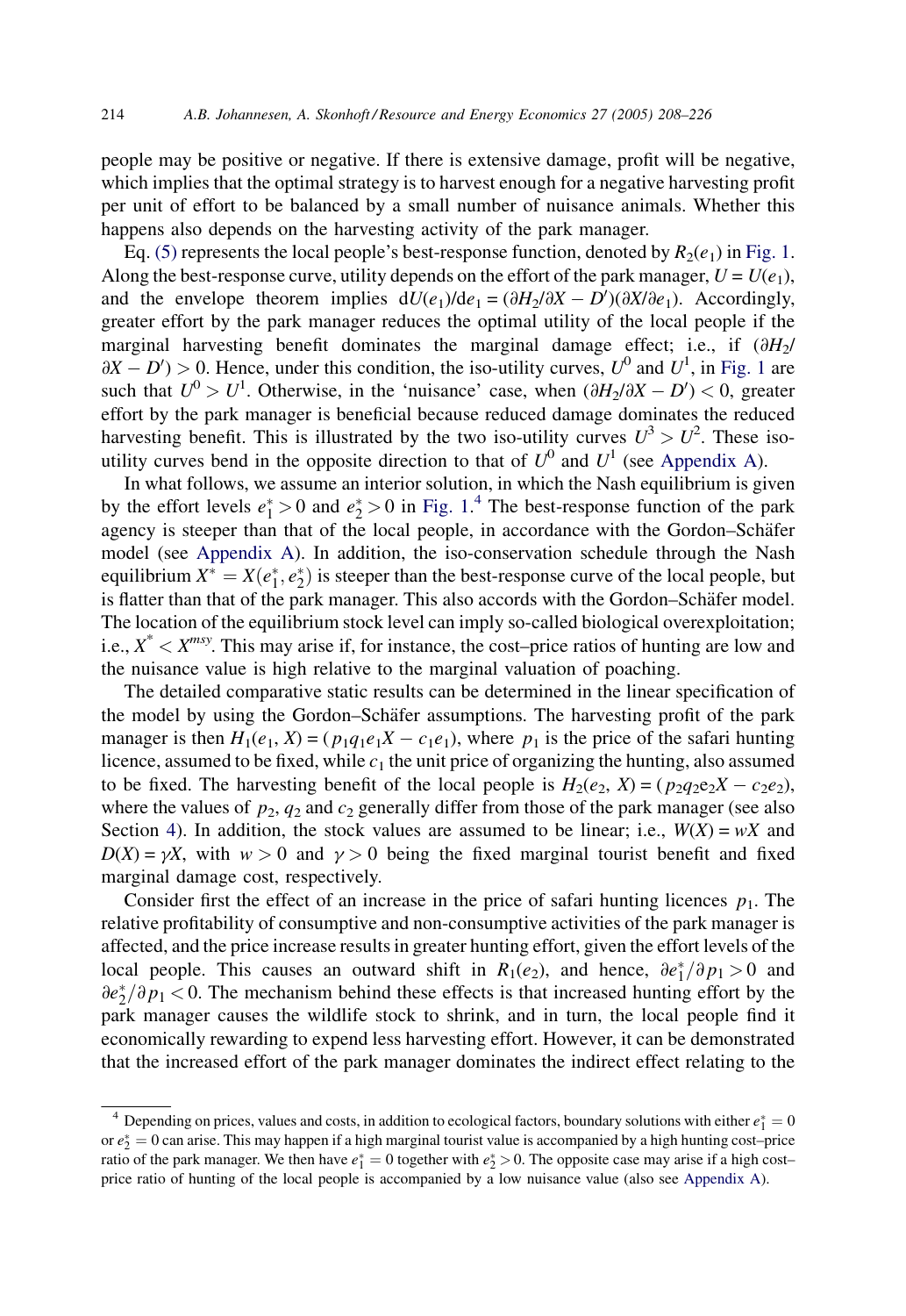local people. We therefore find  $\partial X^* / \partial p_1 < 0$ , so the new economic equilibrium intersects with an iso-conservation schedule further from the origin. The profit of the park manager increases,  $\partial \pi^* / \partial p_1 > 0$ , while the utility effect for the local people depends on the sign of  $(\partial H_2/\partial X - D')$ . If the marginal harvesting benefit dominates, then  $\partial U^* / \partial p_1 < 0$ . In the opposite 'nuisance' case, when  $(\partial H_2/\partial X - D') < 0$ , we find  $\partial U^* / \partial p_1 < 0$ , in which case, increased profit for the park manager is associated with improved welfare for the local people (see [Appendix A](#page-14-0)).

Increased profitability in non-consumptive tourism has the opposite effect of an increase in  $p_1$ . Hence,  $R_1(e_2)$  shifts downwards, and  $\partial e_1^*/\partial w < 0$  and  $\partial e_2^*/\partial w > 0$ . Therefore, the indirect effect of reduced harvesting by the park agency results in more poaching effort being expended by the local people, partly to reduce crop damage, and partly to reap a greater harvesting benefit. Again, the direct effort effect dominates the indirect effect, which results in  $\partial X^* / \partial w > 0$ . The profit of the park manager increases, while the effect on the utility of the local people is ambiguous. However, if the marginal benefit of harvesting exceeds the marginal damage, the increased profitability of the non-consumptive activity of the park manager improves economic conditions for the local people (see [Appendix A](#page-14-0) for details).

Increased wildlife-induced damage motivates the local people to expend more harvesting effort and  $R_2(e_1)$  shifts upwards. Therefore,  $\partial e_1^* / \partial \gamma < 0$  and  $\partial e_2^* / \partial \gamma > 0$ . The mechanism is that increased hunting effort by the local people reduces the wildlife stock, to which the park manager responds by devoting less effort to harvesting. We also find  $\partial X^* / \partial \gamma < 0$ . Consequently, the profit of the park manager falls as the income from both tourism activities shrinks. In addition, more nuisance reduces the welfare of the local people.

The rest of the comparative static results are reported in Table 1. Note the ambiguous effects on hunting effort of an increase in  $p_2$ . An increase in  $p_2$  increases the net harvesting benefit and motivates the local people to expend greater hunting effort. On the other hand, the increase in  $p_2$  also reduces the value of wildlife damage relative to the value of wildlife meat, which has the opposite effect. Hence, the standard result,  $\frac{\partial e_2}{\partial p_2} > 0$ , only arises if the nuisance is low relative to the harvesting cost. If the nuisance is relatively high, the price increase leads to reduced harvesting effort by the local people and to more wildlife.

| $p_1$          |     |          | റ |  |
|----------------|-----|----------|---|--|
| w              |     | $\,{}^+$ |   |  |
| $\gamma$       |     |          |   |  |
| p <sub>2</sub> | $+$ | –        | റ |  |
| c <sub>1</sub> |     |          |   |  |
| c <sub>2</sub> |     |          | ച |  |
| r              |     | $\Omega$ |   |  |
| K              |     |          |   |  |
|                |     |          |   |  |

| Table 1                                             |  |
|-----------------------------------------------------|--|
| Comparative static results in the pre-ICDP solution |  |

*Note*: A +/- implies that a reduction in  $e_2^*$  (-) is accompanied by a higher  $X^*$  (+), and vice versa. A ? implies that the sign is ambiguous.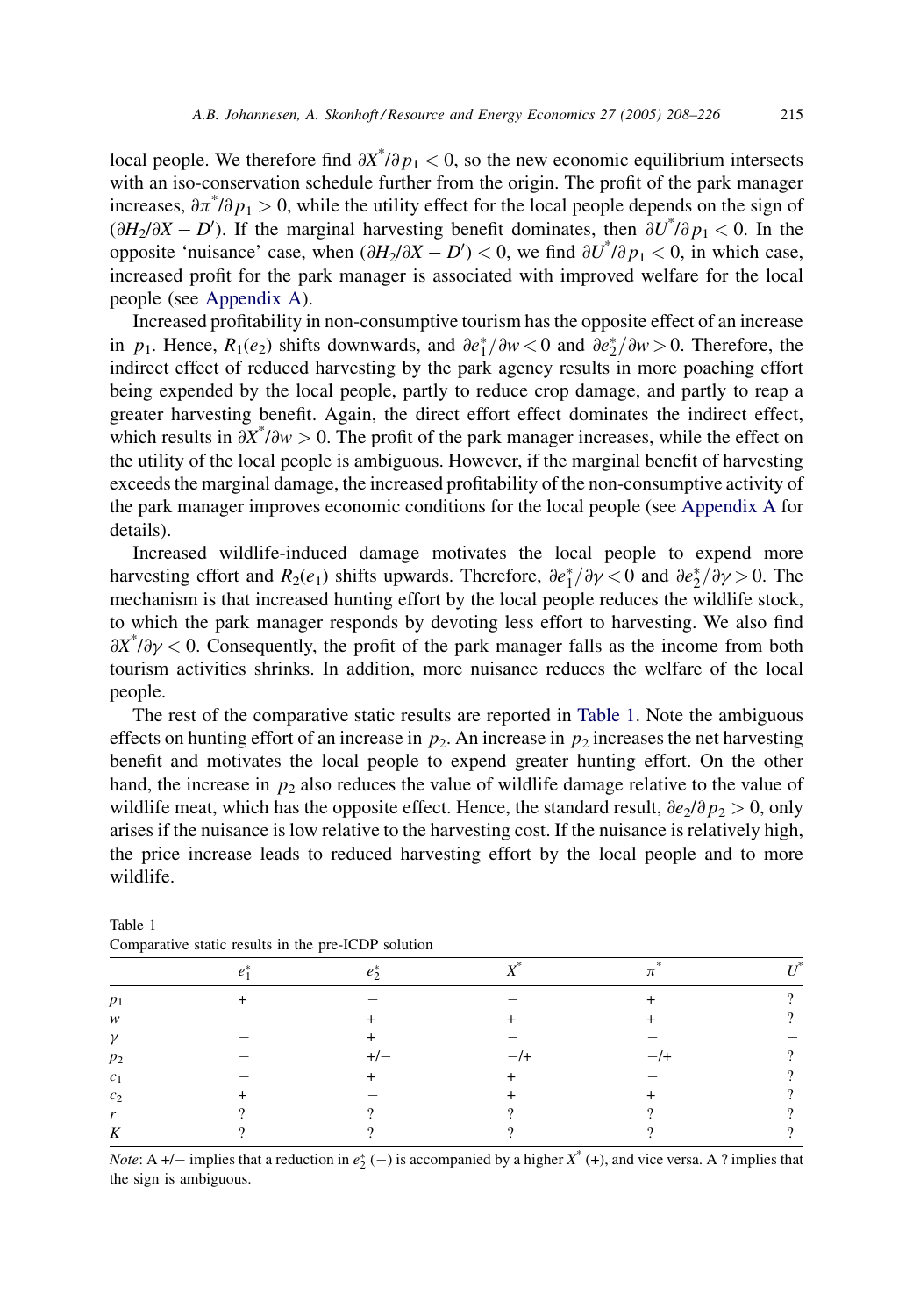# <span id="page-8-0"></span>3. The ICDP solution

So far, we have analysed the economic and ecological equilibrium when there are no transfers from the park manager to the local people. We now consider the ICDP situation to determine how such transfers may affect wildlife conservation and the welfare of the local people. The ICDP transfers are modelled by assuming that the local people, perhaps through the legal system, are granted some of the park benefits, and hence, some property rights over the wildlife. In what follows, the (exogenous) fractions  $0 \le \alpha \le 1$  and  $0 \le \beta \le 1$  of the incomes from safari hunting and non-consumptive tourism, respectively, represent these transfers. Accordingly, the profit of the park manager changes to

$$
\pi = (1 - \alpha)H_1(e_1, X) + (1 - \beta)W(X).
$$
\n(6)

The benefit of the local people becomes

$$
U = H_2(e_2, X) - D(X) + \alpha H_1(e_1, X) + \beta W(X). \tag{7}
$$

The stock-effort condition [\(1\)](#page-3-0) implies that increased hunting effort by the local people, ceteris paribus, reduces wildlife abundance. Because the transfers from safari hunting and non-consumptive tourism are related to the stock of wildlife, Eqs. (6) and (7) indicate that there is an indirect effect of the level of transfers received on the hunting activity of the local people. Hence, in the presence of ICDPs, there are additional costs of increased hunting effort, which work through reduced transfers from the protected area. In the ICDP scenario, local people take this into account when choosing their effort levels. For the park manager, it is the shifts in the relative valuation of the park benefits that matter. Hence, assuming an interior solution, the first-order conditions for the park manager and the local people, respectively, are:

$$
(1 - \alpha)\{\partial H_1(e_1, X)/\partial e_1 + [\partial H_1(e_1, X)/\partial X](\partial X/\partial e_1)\} + (1 - \beta)W'(X)(\partial X/\partial e_1) = 0,\n\partial H_2(e_2, X)/\partial e_2 + [\partial H_2(e_2, X)/\partial X](\partial X/\partial e_2),\n- D'(X)(\partial X/\partial e_2) + [\alpha \partial H_1/\partial X + \beta W'(X)](\partial X/\partial e_2) = 0.
$$
\n(9)

Following [Skonhoft \(1998\),](#page-17-0) we consider three different ICDP schemes: (i) uniform transfers from the two activities, in which case,  $0 < \alpha = \beta < 1$ ; (ii) only transfers from non-consumptive tourism, in which case,  $\alpha = 0$  and  $0 < \beta < 1$ ; and (iii) only transfers of harvesting benefits, in which case,  $\beta = 0$  and  $0 < \alpha < 1$ . We analyse these schemes in turn.

Given condition (8), case (i), uniform transfers, does not change the relative valuations of harvesting and non-consumptive wildlife utilization of the park manager. Consequently, the best-response function  $R_1(e_2)$  is unchanged (see [Fig. 2](#page-9-0)). However,  $R_1(e_2)$  shifts inwards because transfers increase the marginal cost of hunting and reduce hunting effort (see above). The new Nash equilibrium is therefore characterized by more harvesting effort by the park manager and reduced harvesting effort by the local people. Moreover, the new equilibrium is below the original iso-conservation schedule and is consistent with more conservation. The effect on the welfare of the local people is ambiguous. The direct effect is clearly positive, while the indirect effect, which works through the increased harvesting effort of the park manager, may be positive or negative. The sign depends on whether the marginal nuisance dominates the marginal harvesting benefit. If the marginal nuisance dominates, the increased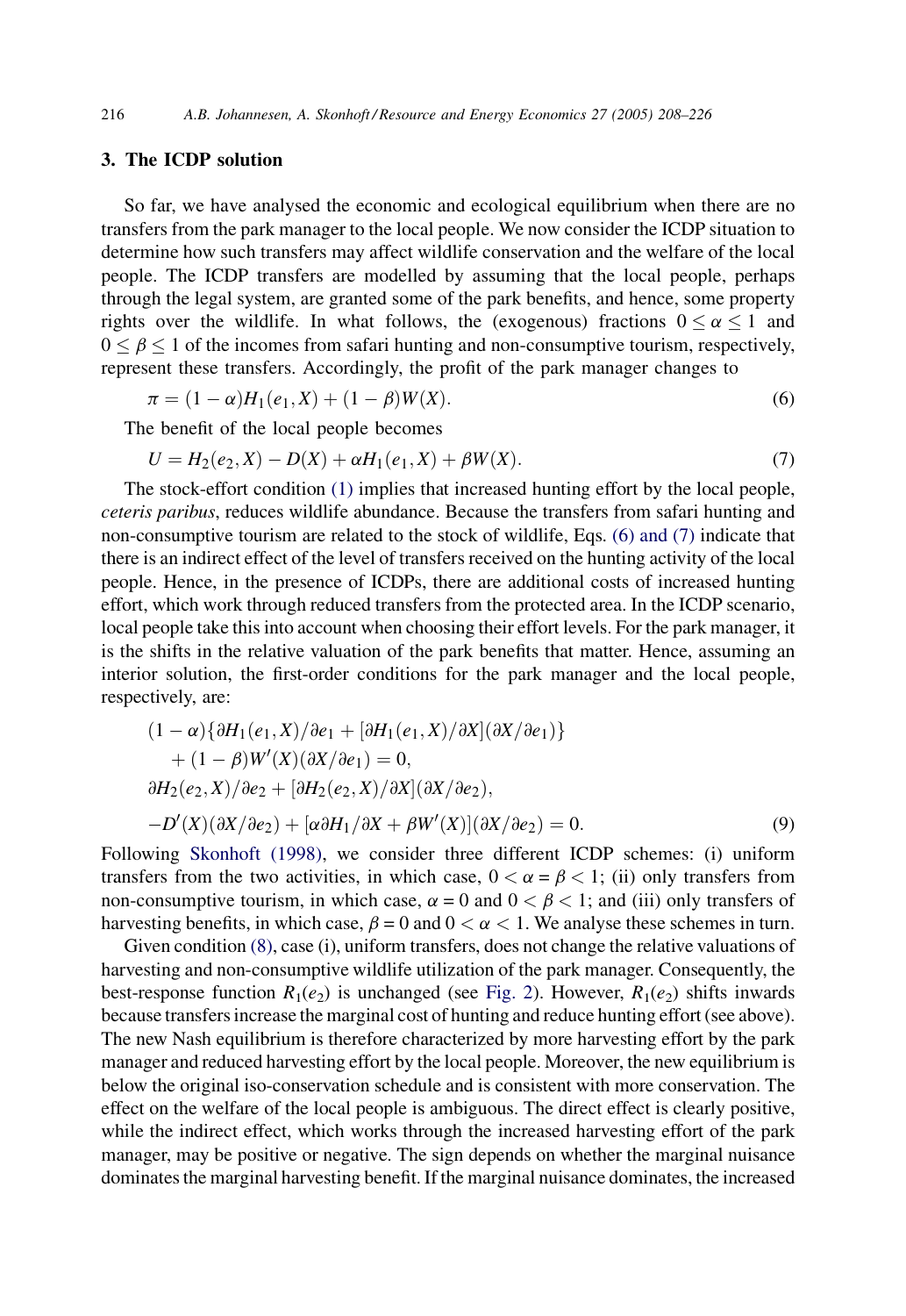<span id="page-9-0"></span>

Fig. 2. ICDP policy: uniform transfers,  $0 < \alpha = \beta < 1$ .  $e_i^*{}^0$  and  $e_i^*{}^1$  denote pre-ICDP and ICDP effort levels, respectively.

harvesting of the park manager reduces the nuisance by more than it reduces the harvesting benefit and, consequently, the indirect effect reinforces the direct positive effect on the welfare of the local people. Otherwise, the welfare effect is ambiguous.

Surprisingly, the effect on the profit level of the park manager is, in general, also ambiguous. This is because the transfers expand profit opportunities because, ceteris paribus, an increase in the stock of wildlife increases the income from safari hunting as well as from non-consumptive tourism. If these effects are strong, uniform transfers may increase the profit of the park manager. Therefore, there is a potential for more wildlife and higher welfare for both parties under an ICDP scheme based on uniform transfers. Increased welfare represents an efficiency gain of the transfers.

In case (ii), with  $0 < \beta < 1$  and  $\alpha = 0$ , the value of the non-consumptive use of wildlife reduces relative to the value of hunting by the park manager. Consequently, as illustrated in [Fig. 3,](#page-10-0) the best-response curve  $R_1(e_2)$  shifts outwards. Compared to the pre-ICDP scenario, transfers from non-consumptive tourism increase the marginal cost of hunting for the local people, who consequently find it economically rewarding to reduce their hunting effort. The new best-response curve  $R_2(e_1)$  therefore shifts inwards. Hence, the new Nash equilibrium is characterized by reduced hunting effort by the local people and greater effort from the park manager; i.e.,  $\partial e_1^* / \partial \beta > 0$  and  $\partial e_2^* / \partial \beta < 0$ .

However, as the best-response curves shift in opposite directions, the conservation effect is ambiguous and depends on the relative effort shifts. The important factor is the local people's valuation of game meat relative to the price of safari hunting. It seems reasonable to assume that the price of hunting licences exceeds the local valuation of game meat (see below). In this case, it can be shown that income transfers from tourism lead to greater wildlife conservation, as illustrated in [Fig. 3](#page-10-0). This result contrasts with the finding of [Skonhoft \(1998\),](#page-17-0) who focuses solely on how transfers affect the decision problem of the park manager (see above).

Like uniform transfers, this type of transfer may also increase the welfare of the local people. The conservation effect is positive and substantial if the effect on the hunting effort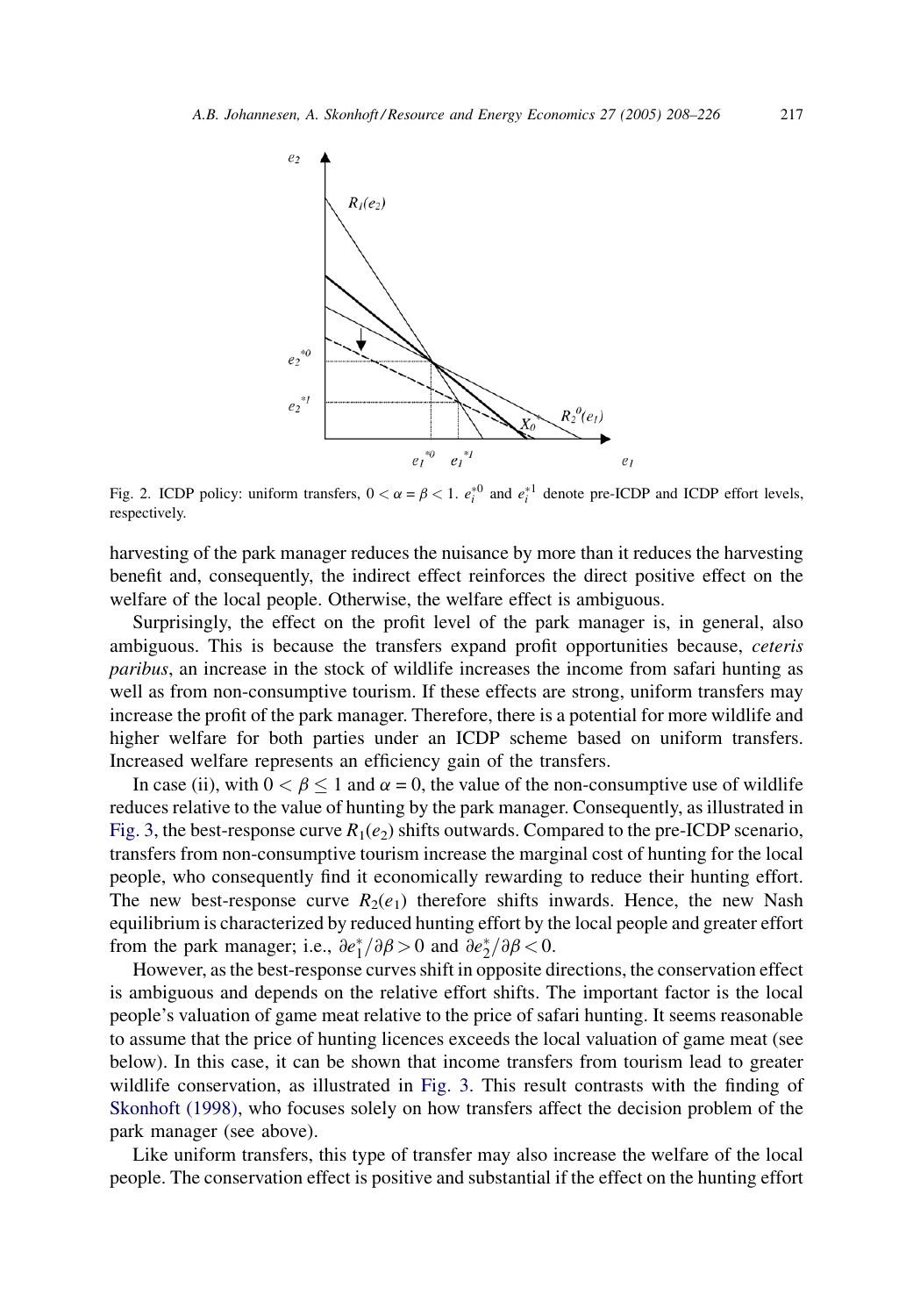<span id="page-10-0"></span>

Fig. 3. ICDP policy: transfers from non-consumptive tourism,  $0 < \beta < 1$  and  $\alpha = 0$ .  $e_i^{*0}$  and  $e_i^{*1}$  denote pre-ICDP and ICDP effort levels, respectively.

of the park manager is small; that is, if the price of safari hunting licences is high relative to the local valuation of game meat. Such advantageous conditions for safari hunting reinforce the welfare effect for the local people (i.e., the indirect welfare effect is insignificant) and the park manager (i.e., the indirect effect on profit is large). Thus, an ICDP policy relying on income transfers from non-consumptive tourism is more effective if the return on safari hunting is high.

Now consider case (iii), in which  $0 < \alpha < 1$  and  $\beta = 0$ . This scheme increases the relative value of the non-consumptive activity and, consequently, it is economically beneficial for the park manager to reduce hunting effort, and so  $R_1(e_2)$  shifts inwards ([Fig. 4](#page-11-0)). This time,  $R_2(e_1)$  also shifts inwards. The new equilibrium is therefore characterized by lower total effort and hence,  $\partial X^* / \partial \alpha > 0$ . Although the mechanisms are different, this result is consistent with the prediction of [Skonhoft's \(1998\)](#page-17-0) single-agent model. [Fig. 4](#page-11-0) illustrates a situation in which the local people reduce their effort, while the effort of the park manager increases.

This type of ICDP transfer therefore succeeds in promoting wildlife conservation, while the welfare effects are ambiguous. If the price of safari hunting licences is high relative to the local valuation of game meat, the hunting effort and offtake of the park manager increases. In addition, greater wildlife conservation raises the income from non-consumptive tourism. These effects may offset the direct effect of transfers and hence increase the profit of the park manager. Inturn, greater harvesting effort from the park manager, which weakensthe positive conservation effect, may strengthen the positive welfare effect for the local people if the marginal nuisance dominates the marginal harvesting benefit.

## 4. Social planner's solution

It has been demonstrated that the benefit transfers of the ICDP may succeed in promoting wildlife conservation and improving the welfare of the local people. We now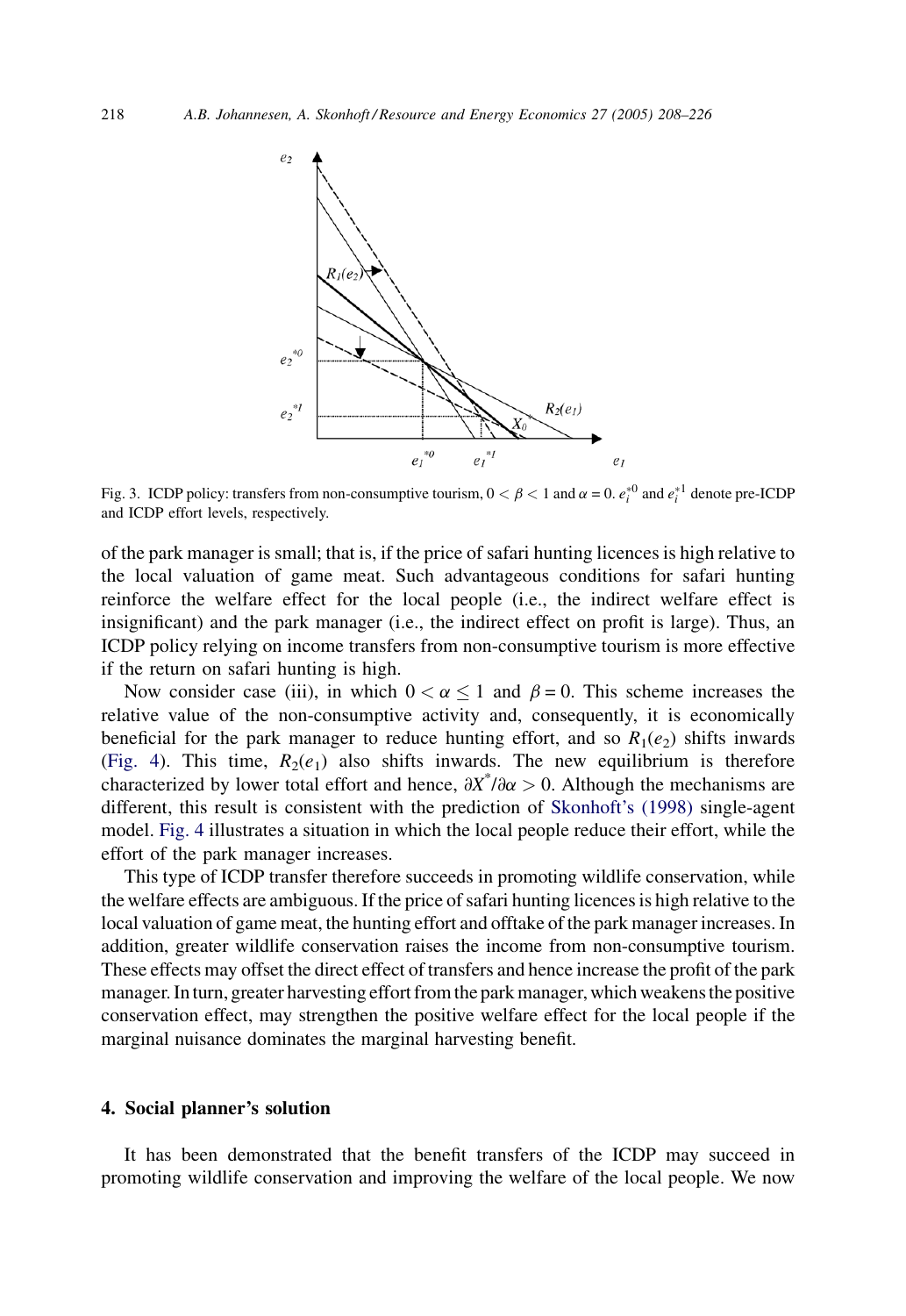<span id="page-11-0"></span>

Fig. 4. ICDP policy: transfers from safari hunting,  $0 < \alpha < 1$  and  $\beta = 0$ .  $e_i^{\ast 0}$  and  $e_i^{\ast 1}$  denote pre-ICDP and ICDP effort levels, respectively.

study how these redistribution schemes fit to the social planner's solution of a unified resource management policy. Assuming that the profits from park activities and the net benefit of the local people are given equal weight,<sup>5</sup> the problem of the social planner is to maximize:

$$
(\pi + U) = H_1(e_1, X) + W(X) + H_2(e_2, X) - D(X), \tag{10}
$$

subject to the ecological constraint  $(1)$ .

The following two equations yield the first-order conditions for maximum:

$$
\frac{\partial \pi}{\partial e_1} + \left[\frac{\partial H_2(e_2, X)}{\partial X}\right](\frac{\partial X}{\partial e_1}) - D'(X)(\frac{\partial X}{\partial e_1}) \le 0, \quad e_1 \ge 0,\tag{11}
$$

$$
\frac{\partial U}{\partial e_2} + \frac{\partial H_1}{\partial x_1} + \frac{\partial H_1}{\partial x_2} + \frac{\partial H_1}{\partial x_1} + \frac{\partial H_1}{\partial x_2} + \frac{\partial H_1}{\partial x_2} + \frac{\partial H_1}{\partial x_2} + \frac{\partial H_1}{\partial x_2} + \frac{\partial H_1}{\partial x_2} + \frac{\partial H_1}{\partial x_2} + \frac{\partial H_1}{\partial x_2} + \frac{\partial H_1}{\partial x_2} + \frac{\partial H_1}{\partial x_2} + \frac{\partial H_1}{\partial x_2} + \frac{\partial H_1}{\partial x_2} + \frac{\partial H_1}{\partial x_2} + \frac{\partial H_1}{\partial x_2} + \frac{\partial H_1}{\partial x_2} + \frac{\partial H_1}{\partial x_2} + \frac{\partial H_1}{\partial x_2} + \frac{\partial H_1}{\partial x_2} + \frac{\partial H_1}{\partial x_2} + \frac{\partial H_1}{\partial x_2} + \frac{\partial H_1}{\partial x_2} + \frac{\partial H_1}{\partial x_2} + \frac{\partial H_1}{\partial x_2} + \frac{\partial H_1}{\partial x_2} + \frac{\partial H_1}{\partial x_2} + \frac{\partial H_1}{\partial x_2} + \frac{\partial H_1}{\partial x_2} + \frac{\partial H_1}{\partial x_2} + \frac{\partial H_1}{\partial x_2} + \frac{\partial H_1}{\partial x_2} + \frac{\partial H_1}{\partial x_2} + \frac{\partial H_1}{\partial x_2} + \frac{\partial H_1}{\partial x_2} + \frac{\partial H_1}{\partial x_2} + \frac{\partial H_1}{\partial x_2} + \frac{\partial H_1}{\partial x_2} + \frac{\partial H_1}{\partial x_2} + \frac{\partial H_1}{\partial x_2} + \frac{\partial H_1}{\partial x_2} + \frac{\partial H_1}{\partial x_2} + \frac{\partial H_1}{\partial x_2} + \frac{\partial H_1}{\partial x_2} + \frac{\partial H_1}{\partial x_2} + \frac{\partial H_1}{\partial x_2} + \frac{\partial H_1}{\partial x_2} + \frac{\partial H_1}{\partial x_2} + \frac{\partial H_1}{\partial x_2} + \frac{\partial H_1}{\partial x_
$$

The complementary slackness conditions are indicated explicitly because either  $e_1^s = 0$  or  $e_2^s = 0$ , or both  $e_1^s = e_2^s = 0$ , are strong candidates for a solution (the superscript 's' denotes the social planner's solution). The reason for this is that there may be large gaps in harvesting productivity and harvesting profitability between the two agents. These gaps would make it socially beneficial to steer hunting activity towards the most productive and profitable agent. Alternatively, in the case of a high marginal benefit from non-consumptive tourism and a small marginal damage cost and low harvesting values, it may be profitable for both agents to refrain from hunting. [Appendix A](#page-14-0) demonstrates that a corner solution unambiguously arises under the Gordon–Schäfer assumptions.

In what follows, we assume that hunting is profitable, and that harvesting by the park manager is more productive and profitable than is harvesting by the local people. This seems reasonable as the price of safari hunting licences exceeds the price of game meat on the local market (see, e.g., [Cater, 1987; Holmern et al., 2002\)](#page-17-0). In addition, the hunting productivity of the park manager is presumably high relative to the productivity of the local

<sup>&</sup>lt;sup>5</sup> It is beyond the scope of this paper to discuss this assumption critically.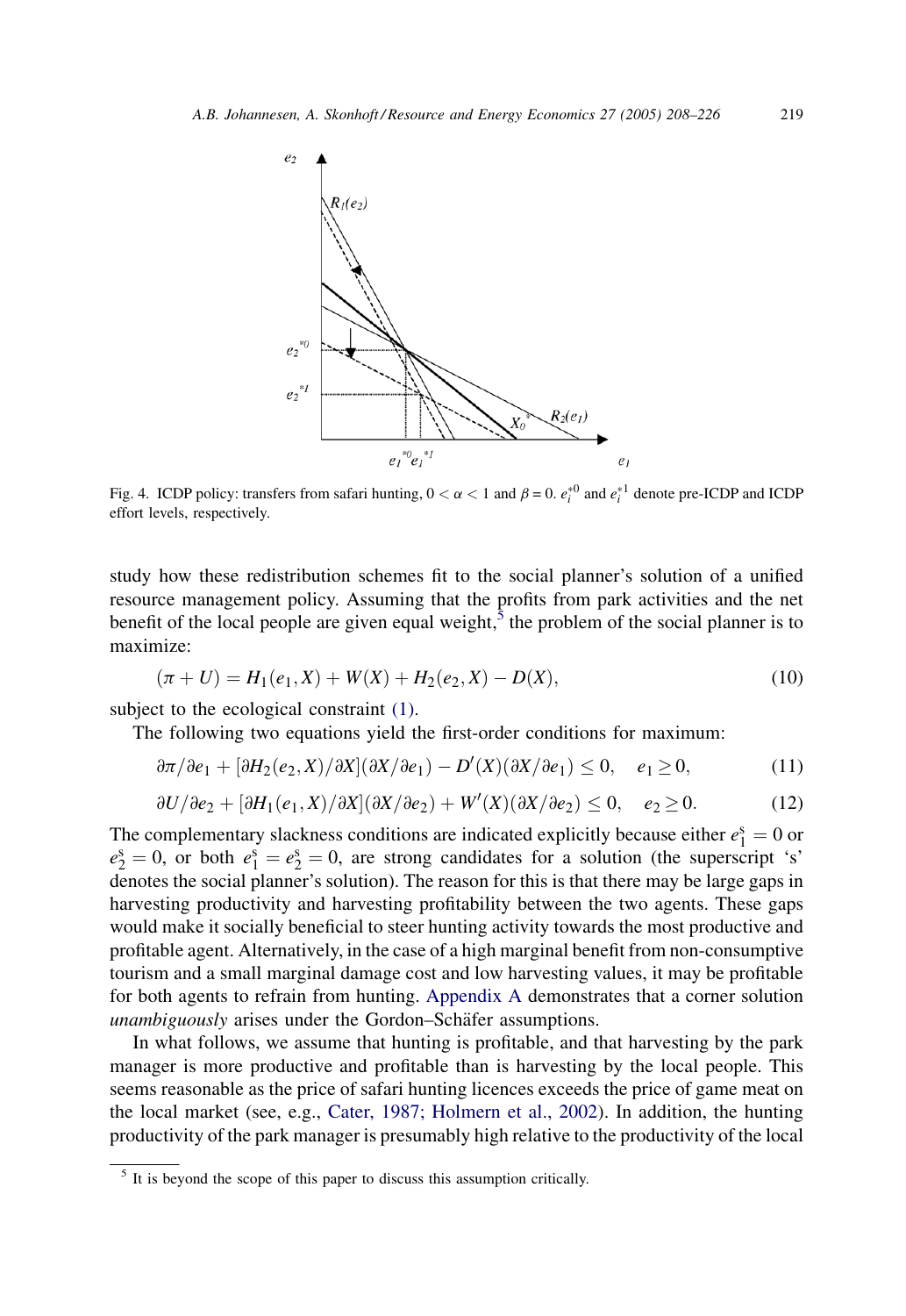

Fig. 5. The social planner's solution.

people because the former use more sophisticated weapons and hunting methods (see, e.g., [Arcese et al., 1995\)](#page-17-0). This case is illustrated in Fig. 5, in which the vertical line  $e_1^s$  illustrates the positive harvesting effort of the park manager following the implementation of the social planner's solution.

The vertical line at  $e_1^s$  is to the right of the park manager's best-response function in the Nash pre-ICDP solution. This is because the social planner takes into account the fact that harvesting by the park manager imposes a positive externality on the local people in the form of reduced crop damage. However, whether the wildlife stock at the social optimum is below or above the market level is ambiguous (see [Appendix A](#page-14-0)). A high marginal income from non-consumptive tourism and a small marginal nuisance tend to increase the stock of wildlife in the social optimum. On the other hand, because the social planner restricts wildlife harvesting to the relatively productive and profitable agent, the overall profitability of harvesting is higher than in the market equilibrium and this tends to reduce the stock of wildlife. Fig. 5 illustrates the case in which the first effect dominates so that  $X^s > X^*$ .

The benefit-sharing components of ICDPs may shift the pre-ICDP solution towards the social planner's solution with respect to both the allocation of hunting effort and the extent of wildlife conservation. As demonstrated in Section [3,](#page-8-0) this happens for transfers from non-consumptive tourism and for transfers from safari hunting if the price of safari hunting licences is high relative to the local valuation of game meat. However, note that this result is based on the assumption that the marginal damage is low, so that the wildlife stock in the social optimum is above the market level. The opposite result emerges if the marginal damage is high, so that  $X^s < X^*$ . In general, it is indeterminate whether transfers to the local people shift the pre-ICDP solution towards the social planner's solution.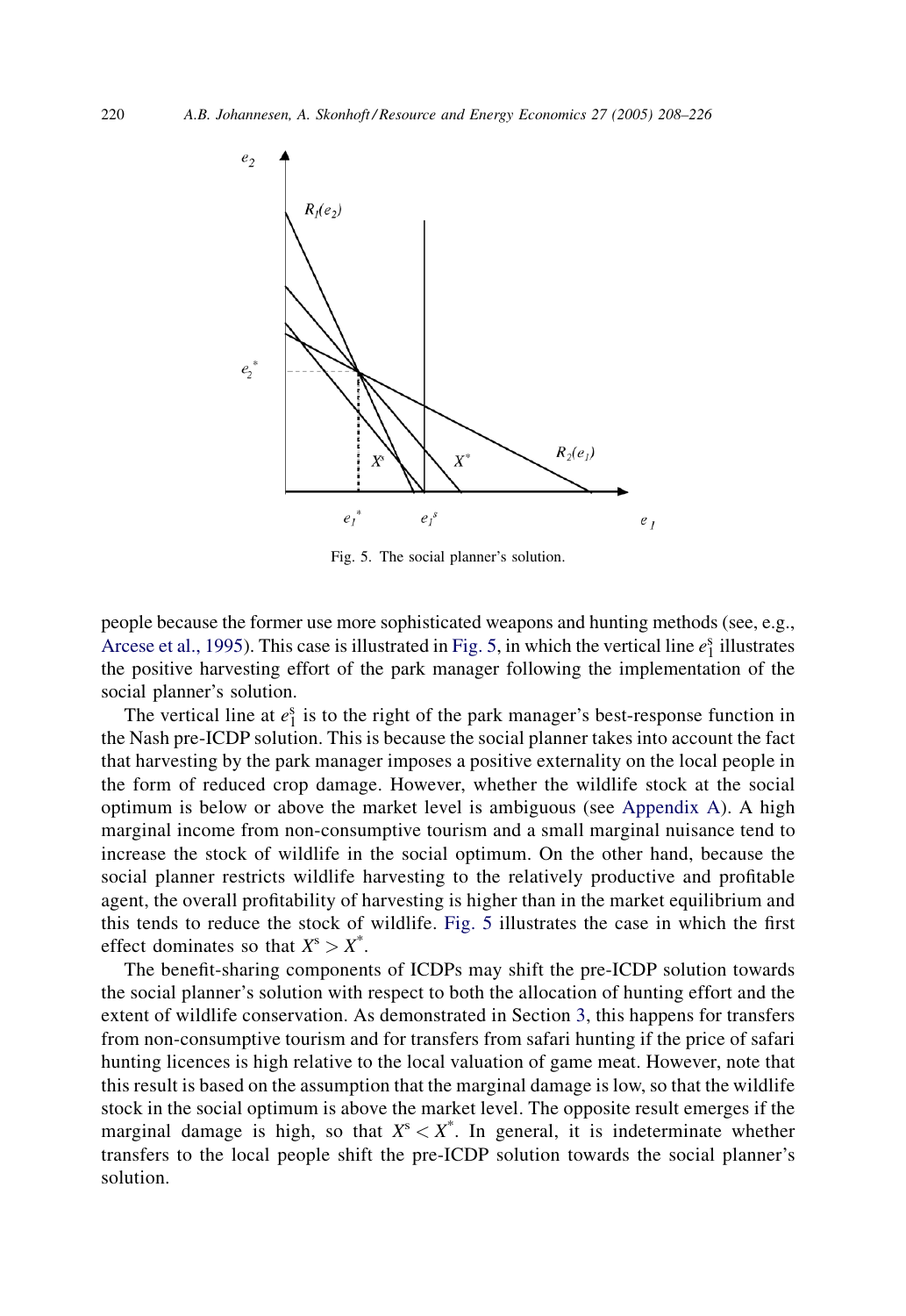#### <span id="page-13-0"></span>5. Summary of the findings and concluding remarks

Integrated conservation and development projects (ICDPs) attempt to promote wildlife conservation and economic development among local communities. However, studies of existing ICDPs have revealed various difficulties. In this paper, we have added a new element to the analytical literature analysing ICDPs benefit-sharing components; namely, the strategic interdependence between the conservation agency and the local people is represented when both agents harvest wildlife. For the park manager, wildlife has consumptive and non-consumptive value, while to local people, wildlife represents both a benefit and cost.

We have focused on ICDP instruments related to income transfers from nonconsumptive tourism and safari hunting. The analysis predicts that uniform transfers, under which local people are given property rights over the wildlife in the form of a fixed share of the park profit, reduce poaching and increase wildlife conservation. We find that transfers from safari hunting also promote wildlife conservation. In addition, income transfers from non-consumptive tourism may increase the stock of wildlife if local people's valuation of game meat is low relative to the price of hunting licences. The welfare of the local people increases only if the effect of the money transfers dominate the effect of poaching and wildlife-induced damage. This happens in the nuisance case and under relatively advantageous economic conditions for safari hunting. We have also analysed how redistribution schemes compare with the social planner's solution. We found that ICDP instruments can shift the pre-ICDP equilibrium away from the social optimum if the marginal damage is high relative to the marginal harvesting value for the local people. This demonstrates that greater conservation may contradict the social planner's solution, in which all benefits and costs of the wildlife are taken into account.

Models only approximate reality and are only as good as the assumptions on which they are based. It is beyond the scope of this paper to address how ICDP transfers are distributed among the local people, and the extent to which various distribution schemes are consistent with the current adherence of individual conformity to group norms. Whether utility maximization is an adequate representation of the behaviour of smallholder farmers living under complex and often harsh conditions may also be questioned. Alternatively, assuming that the poaching strategy is of the pure open-access type affects our conclusions because, in that case, the stock of wildlife, under certain conditions, is determined by the zero-rent harvesting condition of the local people. This arises under the Gordon–Schäfer assumptions, under which  $H_2(e_2, X) = (p_2q_2X - c_2) = 0$ , and hence, ICDP transfers have no effect on the stock of wildlife. Since the nuisance effect on the local people is also unaffected by the transfers, and because there is no harvesting benefit, the welfare effect of the various transfer schemes is equivalent to the amount of the direct transfers.

Throughout, we have also assumed that the park manager maximizes profit from both park activities. However, in many protected areas and parks, there is no commercial hunting, and hunting activity is simply culling to maintain the ecological system (see, e.g., [Starfield and Bleloch, 1986](#page-18-0)). The goal of the park manager is then typically to maintain a large and 'sustainable' stock of wildlife. Under such a management scheme, the bestresponse function of the park manager coincides with the iso-conservation schedule representing the target stock size. Hence, the various types of ICDP transfer would simply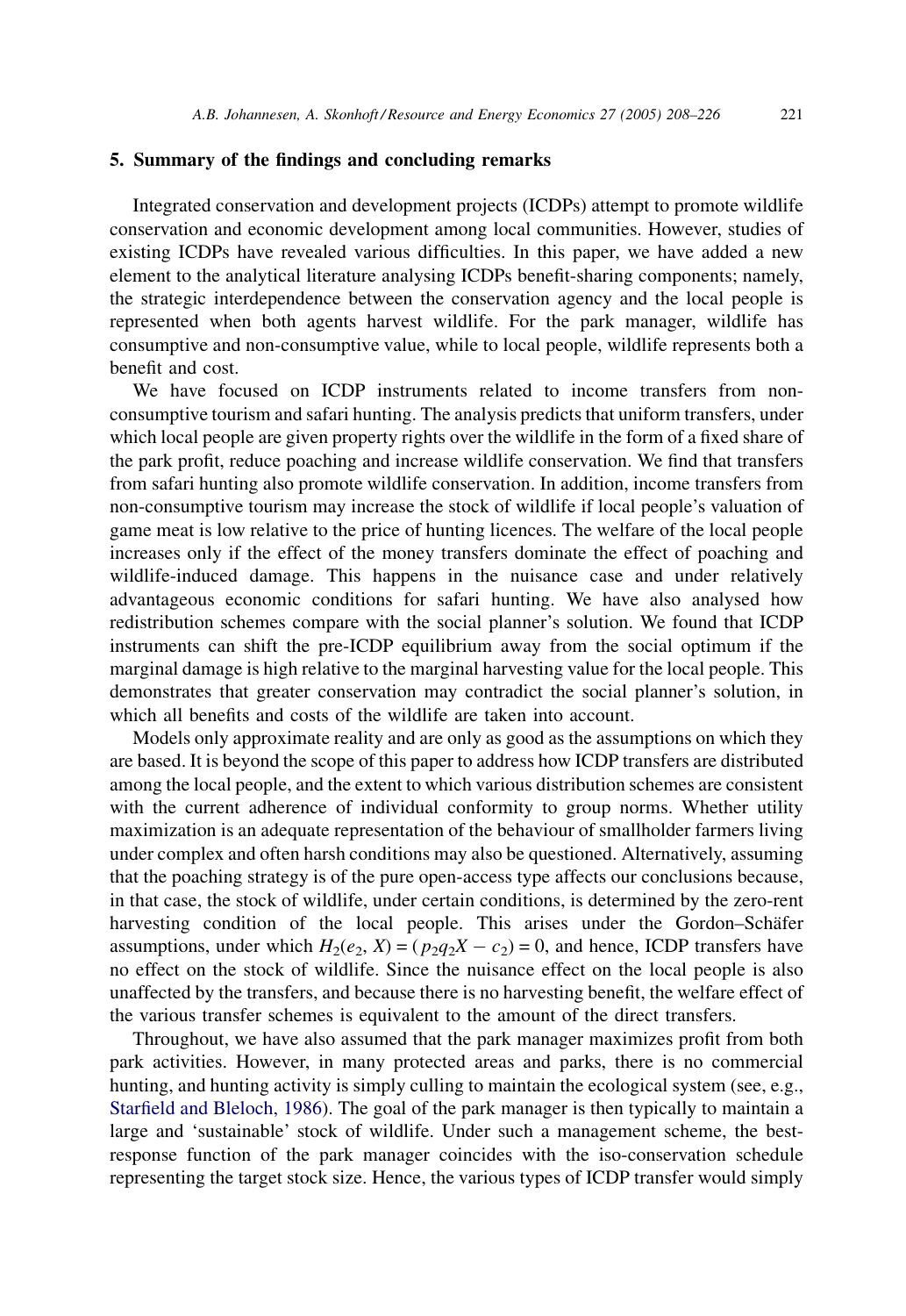<span id="page-14-0"></span>change the best-response function of the local people, which implies reduced harvesting benefits and the same level of nuisance. We have also ignored the possibility of cooperation between the local people and the wildlife management authority, although ICDPs, in principle, are based on, and are intended to promote, cooperation. The two agents are also assumed to have full information about each other's harvesting technology and costs, which is questionable. However, these simplifications have enabled us to identify the important driving forces behind harvesting and wildlife utilization that are apparent in more complex, and hence realistic, settings.

## Acknowledgements

We would like to thank The European Commission's BIOECON programme for partly funding this work. Thanks also to two referees for constructive comments on an earlier draft of the paper.

## Appendix A

## A.1. The basic model

With Schäfer harvesting functions and linear stock values (see the main text), the profit and utility functions, respectively, are as follows:

$$
\pi = (p_1 q_1 X - c_1) e_1 + wX, \tag{A.1}
$$

$$
U = (p_2 q_2 X - c_2)e_2 - \gamma X. \tag{A.2}
$$

When natural growth is specified by the logistic (see the main text), we find  $rX(1 - X/$  $K$ ) –  $q_1e_1X$  –  $q_2e_2X = 0$  in ecological equilibrium. Hence  $X = 0$  and the stock-effort relationship is

$$
X = K(1 - q_1 e_1/r - q_2 e_2/r) > 0.
$$
 (A.3)

For a fixed stock level, this is also the iso-conservation line under the Gordon–Schäfer assumptions (cf. the main text).

Maximizing (A.1) with respect to  $e_1$ , subject to (A.3) together with a fixed  $e_2$ , yields the best-response function of the park agency:

$$
e_1 = R_1(e_2) = (r/2q_1)[1 - w/p_1r - c_1/p_1q_1K)] - [q_2/2q_1]e_2.
$$
 (A.4)

Maximizing (A.2) with respect to  $e_1$ , subject to (A.3), and a fixed  $e_1$ , yields the bestresponse function of the local people:

$$
e_2 = R_2(e_1) = (r/2q_2)[1 + \gamma/p_2r - c_2/p_2q_2K] - [q_1/2q_2]e_1.
$$
 (A.5)

Solving for effort levels and the stock level yields

$$
e_1^* = (r/3q_1)[2(1 - c_1/p_1q_1K) - (1 - c_2/p_2q_2K) - 2w/p_1r - \gamma/p_2r], \qquad (A.6)
$$

$$
e_2^* = (r/3q_2)[2(1 - c_2/p_2q_2K) - (1 - c_1/p_1q_1K) + 2\gamma/p_2r + w/p_1r],
$$
 (A.7)

$$
X^* = (K/3)[1 + (w/p_1r - \gamma/p_2r) + c_1/p_1q_1K + c_2/p_2q_2K].
$$
 (A.8)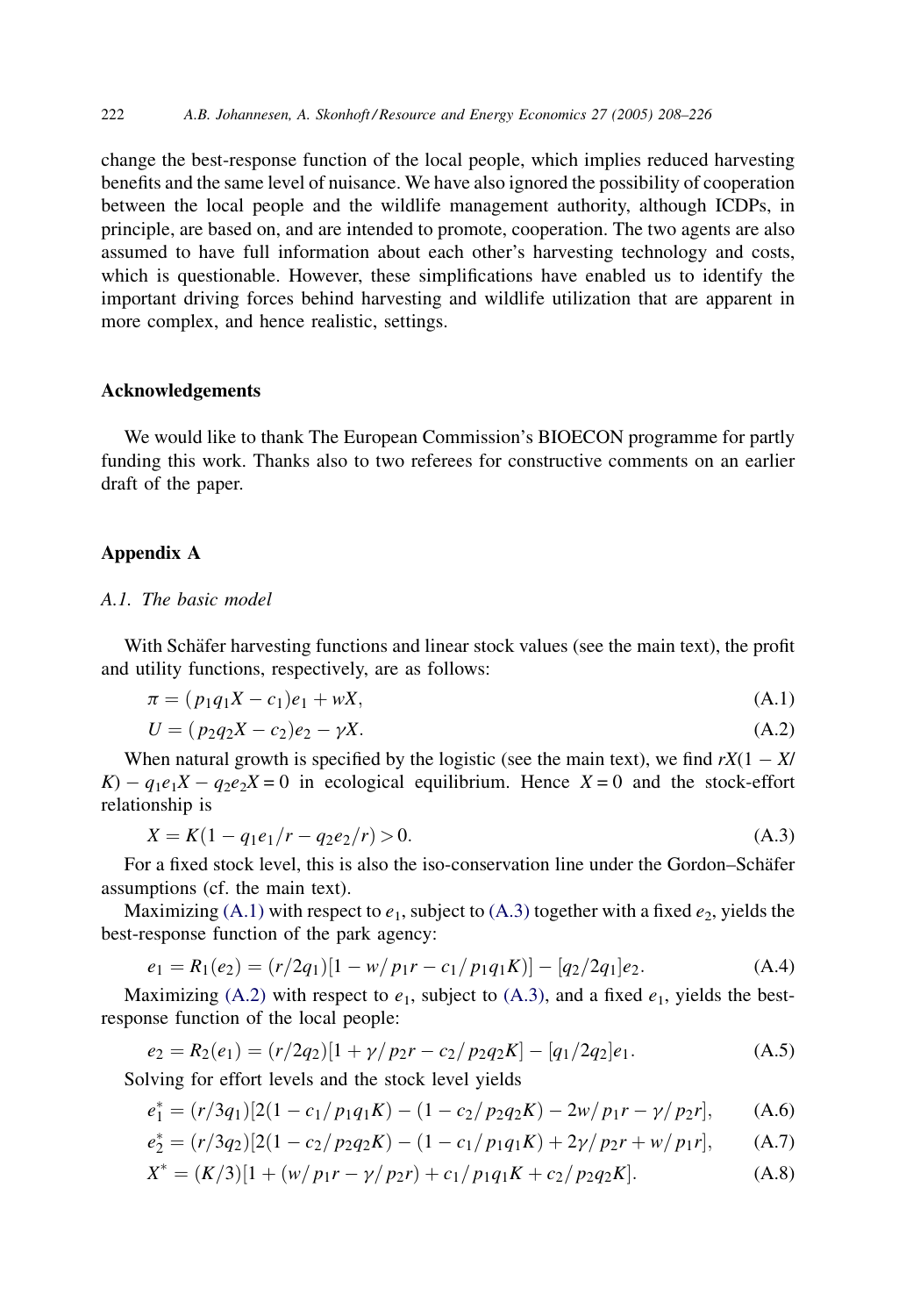<span id="page-15-0"></span>Along the best-response function, the utility of the local people changes according to  $dU(e_1)/de_1 = (q_1K/r)(-p_2q_2e_2 + \gamma)$  in the Gordon–Schäfer case. Minimum utility along  $R_2(e_1)$  is therefore obtained when  $e_2 = \gamma/p_2q_2$ , which coincides with the condition  $\partial H_2$ /  $\partial X - D' = 0$  in the general case (cf. the main text). The iso-utility curves have the regular shape above this effort level, while they bend in the opposite direction in the nuisance case. This can be seen from the total differential of [\(A.2\)](#page-14-0), for a fixed utility level, which, after some rearrangement, is  $de_1 = (q_1 K/r)(p_2 q_2 e_2 - \gamma)/(\partial U/\partial e_2)$ . The comparative static effects on effort and stock are given by Eqs. [\(A.6\)–\(A.8\)](#page-14-0). Note the ambiguous effects of  $p_2$ (see the main text).

Differentiating [\(A.1\) and \(A.2\)](#page-14-0) in equilibrium and using the envelope theorem yields the profitability and utility comparative static results. The effects of a shift in, say,  $w$  are:

$$
\partial \pi^* / \partial w = X^* + (p_1 q_1 e_1^* + w)(\partial X / \partial e_2)(\partial e_2^* / \partial w), \tag{A.9}
$$

$$
\partial U^* / \partial w = (p_2 q_2 e_2 - \gamma)(\partial X / \partial e_1)(\partial e_1^* / \partial w).
$$
 (A.10)

Because ( $\partial X/\partial e_2$ ) is negative while  $(\partial e_2^*/\partial w)$  is positive, the sign of (A.9) is ambiguous. However, after substituting for  $X^*$  and  $e_1^*$ , it can be shown that the expected result,  $\partial \pi^*$ /  $\partial w > 0$ , holds. However, the sign of  $\partial U^* / \partial w$  is indeterminate, but is negative in the nuisance case.

# A.2. The ICDP solution

The profit and utility functions under the Gordon–Schäfer functional specifications are:

$$
\pi = (1 - \alpha)(p_1 q_1 X - c_1)e_1 + (1 - \beta)wX, \tag{A.11}
$$

$$
U = (p_2 q_2 X - c_2)e_2 - \gamma X + \alpha (p_1 q_1 X - c_1)e_1 + \beta w X.
$$
 (A.12)

The best-response functions are:

$$
e_1 = R_1(e_2)
$$
  
=  $(r/2q_1)[1 - (1 - \beta)w/(1 - \alpha)p_1r - c_1/p_1q_1K] - [q_2/2q_1]e_2,$  (A.13)

$$
e_2 = R_2(e_1) = (r/2q_2)[1 + \gamma/p_2r - c_2/p_2q_2K - \beta w/p_2r]
$$
  
- 
$$
[q_1(1 + \alpha p_1/p_2)/2q_2]e_1.
$$
 (A.14)

Differentiation yields

$$
\begin{bmatrix} 1 & q_2/2q_1 \ q_1(1+\alpha p_1/p_2)/2q_2 & 1 \end{bmatrix} \begin{bmatrix} de_1 \ de_2 \end{bmatrix}
$$
  
= 
$$
\begin{bmatrix} w/[2(1-\alpha)p_1q_1] \\ -w/2p_2q_2 \end{bmatrix} d\beta + \begin{bmatrix} -[(1-\beta)w]/[2(1-\alpha)^2 p_1q_1] \\ -p_1q_1e_1/2p_2q_2 \end{bmatrix} d\alpha.
$$
 (A.15)

The determinant of this system is  $(1/4)[3 - \alpha p_1/p_2]$ , which is assumed to be positive. This implies that  $R_1(e_2)$  is more negatively sloped than  $R_2(e_1)$ . For  $p_1 > p_2$  (see the main text), there must be an upper limit on  $\alpha$ .

We demonstrate the profitability and utility effects in the uniform transfers case, in which  $0 < \alpha = \beta < 1$ . Setting  $\alpha = \beta = \sigma$  and differentiating (A.11) and (A.12) with respect to  $\sigma$ , and using the envelope theorem, yields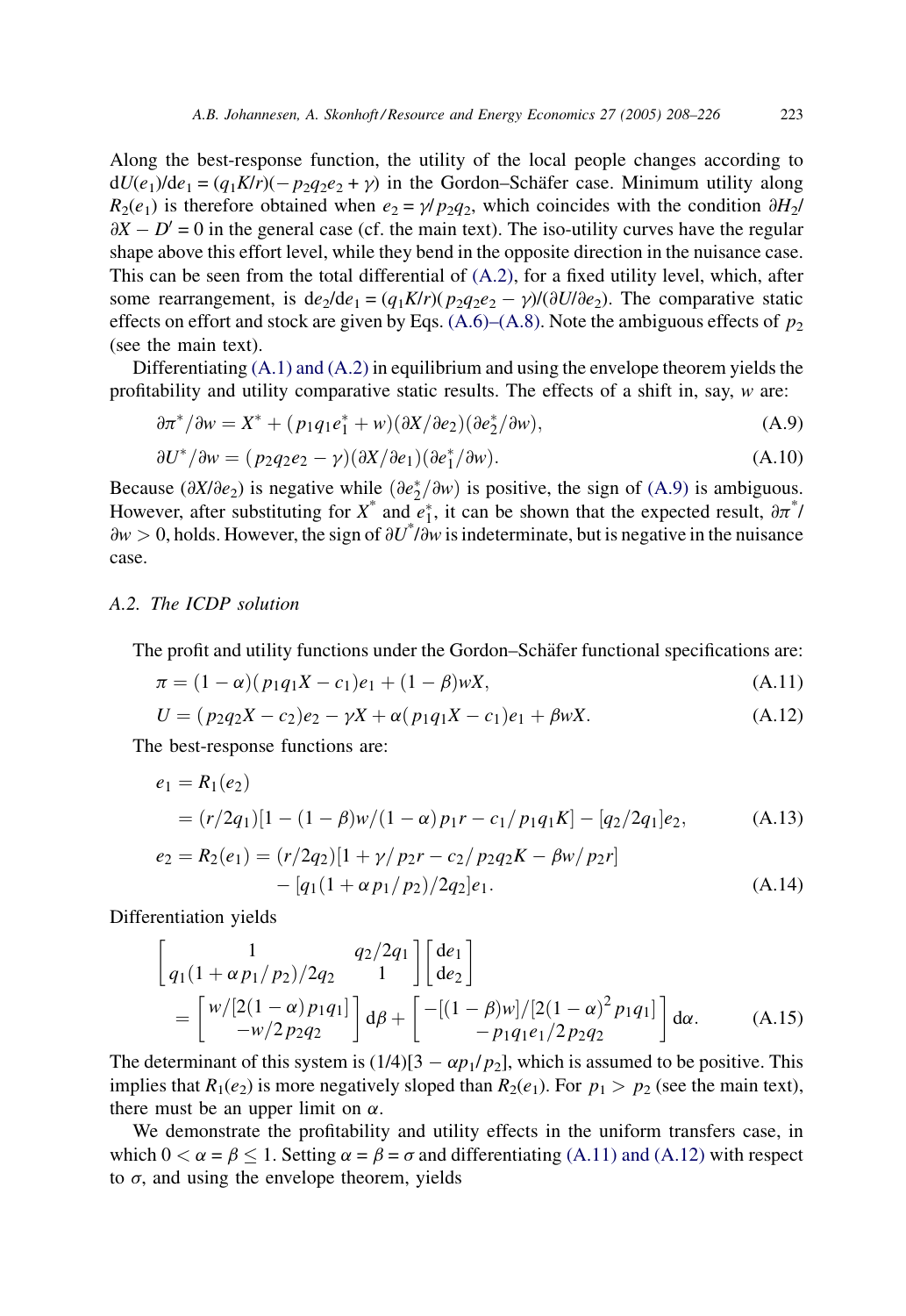$$
\partial \pi^* / \partial \sigma = -(p_1 q_1 e_1 X^* - c_1 e_1^* + w X^*) - (p_1 q_1 e_1^* + w)(K/r) q_2 (\partial e_2^* / \partial \sigma), \quad (A.16)
$$

$$
\partial U^*/\partial \sigma = (p_1 q_1 e_1^* X^* - c_1 e_1^* + w X^*) - (p_2 q_2 e_2^* - \gamma)(K/r) q_1 (\partial e_1^*/\partial \sigma). \tag{A.17}
$$

Inserting  $\alpha = \beta = \sigma$  into Eq. [\(A.15\)](#page-15-0) and solving for  $\partial e_2^* / \partial \sigma$  gives

$$
\frac{\partial e_2^*}{\partial \sigma} = -2(p_1 q_1 e_2 + w) / [p_2 q_2 (3 - \sigma p_1 / p_2)] < 0. \tag{A.18}
$$

Hence, from (A.17), it is clear that the sign of  $\partial U^* / \partial \sigma$  is ambiguous and depends on the sign of  $(p_2q_2e_2 - \gamma)$  (see also the main text). Combining (A.16) and (A.18) reveals that the sign of  $\partial \pi^* / \partial \sigma$  is also ambiguous.

## A.3. The social planner's solution

Substituting the Gordon–Schäfer functional forms into Eqs. [\(11\)](#page-11-0) and [\(12\)](#page-11-0) of the main text yields the first-order conditions:

$$
\partial(\pi + U)/\partial e_1 = (K/r)\{-2p_1q_1^2e_1 - (p_1 + p_2)q_1q_2e_2 + p_1q_1r
$$
  
-  $c_1r/K - (w - \gamma)q_1\} \le 0,$  (A.19)

$$
\partial(\pi + U)/\partial e_2 = (K/r)\{-2p_2q_2^2e_2 - (p_1 + p_2)q_1q_2e_1 + p_2q_2r
$$
  
-  $c_2r/K - (w - \gamma)q_2\} \le 0.$  (A.20)

The second-order conditions are  $\frac{\partial^2(\pi+U)}{\partial e_i^2} < 0$  (*i* = 1, 2) and  $\left[\frac{\partial^2(\pi+U)}{\partial e_1^2}\right]\left[\frac{\partial^2(U+U)}{\partial e_2^2}\right]$  $(\pi + U)/\partial e_2^2$  –  $[\partial^2(\pi + U)/\partial e_1 \partial e_2]^2 > 0$ . The first of these conditions holds unambiguously, while the second one is violated since it implies  $(p_1 - p_2)^2 < 0$ , which is impossible, after rearrangement. We then have three possible corner solutions (see also the main text). We consider the first possibility (i). With  $e_1^s > 0$  and  $e_2^s = 0$ , Eq. (A.19) holds as an equality, while Eq. (A.20) holds as an inequality. Solving  $(A.20)$  with respect to  $e_1^s$ yields

$$
e_1^s = \frac{r}{2q_1} \left[1 - \frac{c_1}{p_1 q_1 K} - \frac{w - \gamma}{p_1 r}\right].\tag{A.21}
$$

Substituting for  $e_1^s$  in (A.20) (as an inequality) yields  $[r - c_1r/p_1q_1K - (w - \gamma)/p_1]$  $\frac{p_1 + p_2}{2p_2}$   $\frac{p_2 - p_1}{p_2q_2K - (w - \gamma)/p_2}$ , which holds if the price, cost and productivity conditions are favourable for the park manager. The resulting stock level is

$$
X^{s} = (K/2)[1 + c_{1}/(p_{1}q_{1}K) + (w - \gamma)/p_{1}r].
$$
\n(A.22)

Substituting (A.21), (A.22) and  $e_2^s = 0$  into [\(10\)](#page-11-0) yields the following overall net benefit, after some rearrangement:

$$
\pi^s + U^s = (p_1 r K/4)[1 - c_1/p_1 q_1 K + (w - \gamma)/p_1 r]^2 + (c_1/p_1 r)(w - \gamma). \quad (A.23)
$$

In case (iii), with no profitable harvesting, in which case,  $e_1^s = 0$  and  $e_2^s = 0$ , the overall net benefit is  $\pi^s + U^s = (w - \gamma)K$ . This may be below or above the level implied by positive harvesting by one of the agents. It can be shown that not exploiting the stock is the best option if harvesting values are low when the net stock value,  $(w - \gamma) > 0$ , is substantial, which is intuitive. Otherwise, harvesting is profitable from the social planner's point of view, and in the main text, it was assumed that the park manager harvested. The difference

<span id="page-16-0"></span>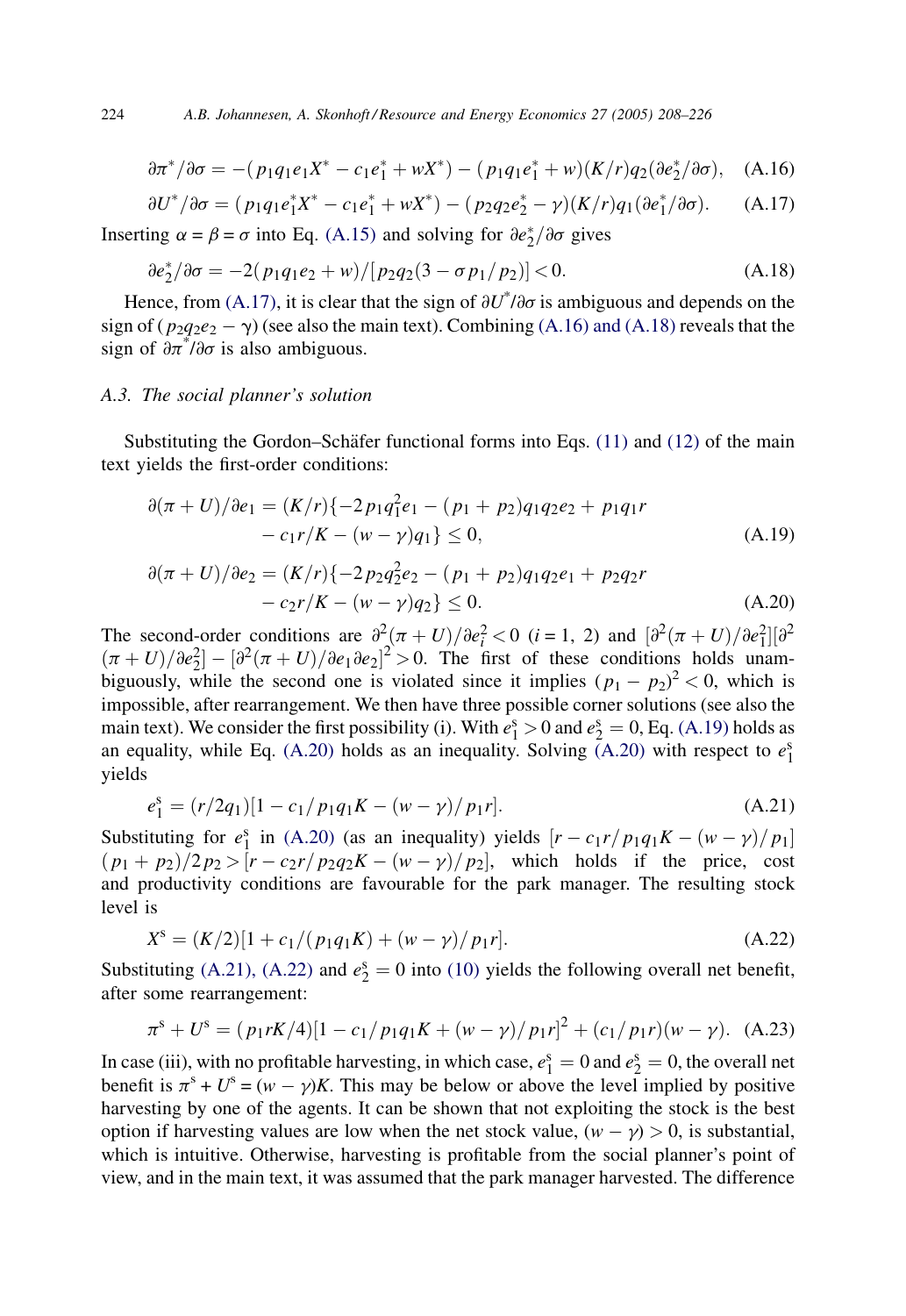<span id="page-17-0"></span>between the stock level in this case, given by [\(A.22\)](#page-16-0), and the level under the pre-ICDP market solution, given by Eq. [\(A.8\),](#page-14-0) is as follows:

$$
X^{s} - X^{*} = (K/6)\{[1 + c_{1}r/p_{1}q_{1}K - 2c_{2}/p_{2}q_{2}K + [w - \gamma(3 - 2p_{1}/p_{2})]/p_{1}r]\}.
$$
\n(A.24)

From this expression, it is clear that if w is high,  $\gamma$  is small, and  $p_1$  and  $c_2$  are not too high, the stock level in the social planner's solution exceeds that implied by the pre-ICDP solution.

#### References

- Arcese, P., Hando, J., Campbell, K., 1995. Historical and present-day anti-poaching efforts in the Serengeti. In: Sinclair, A.R.E., Arcese, P. (Eds.), Serengeti. II. Dynamics Management, and Conservation of an Ecosystem. The University of Chicago Press, Chicago, pp. 506–533.
- Barrett, C.B., Arcese, P., 1995. Are integrated conservation-development projects (ICDPs) sustainable? On the conservation of large mammals in sub-Saharan Africa. World Development 23, 1073–1084.
- Barrett, C.B., Arcese, P., 1998. Wildlife harvest in integrated conservation and development projects: linking harvest to household demand, agricultural production, and environmental shocks in the Serengeti. Land Economics 74, 449–465.
- Brandon, K.E., Wells, M., 1992. Planning for people and parks: design dilemmas. World Development 20, 557– 570.
- Cater, E., 1987. Tourism in the least developed countries. Annals of Tourism Research 14, 202–226.
- De Janvry, A., Fafchamps, M., Sadoulet, E., 1991. Peasant household behaviour with missing markets: some paradoxes explained. Economic Journal 101, 1400–1417.
- Ferraro, P.J., 2001. Global habitat protection: limitations of development interventions and a role for conservation performance payments. Conservation Biology 15, 990–1000.
- Ferraro, P.J., Kiss, A., 2002. Direct payments to conserve biodiversity. Science 298, 1718–1719.
- Gibson, C.C., Marks, S.A., 1995. Transforming rural hunters into conservationists: an assessment of communitybased wildlife management programs in Africa. World Development 23, 941–957.
- Holmern, T., Røskaft, E., Mbaruka, J., Mkama, S.Y., Muya, J., 2002. Uneconomical game cropping in a community-based conservation project outside the Serengeti National Park, Tanzania. Oryx 36, 364–372.
- Kiss, A., 1990. Living with wildlife: wildlife resource management with local participation in Africa. Technical Paper No. 130. World Bank, Washington, DC.
- Kurz, M., 1968. Optimal economic growth and wealth effects. International Economic Review 9, 348–357.

Leader-Williams, N., Albon, S.D., 1988. Allocation of resources for conservation. Nature 336, 533–535.

- Marks, S.A., 1984. The Imperial Lion: Human Dimensions of Wildlife Management in Africa. Westview Press, Boulder.
- Martin, R.B., 1993. Should wildlife pay its way? Working Paper. Department of National Parks and Wildlife Management, Zimbabwe.
- Milner-Gulland, E.J., Leader-Williams, N., 1992. Illegal exploitation of wildlife. In: Swanson, T.M., Barbier, E.B. (Eds.), Economics for the Wilds: Wildlife, Wildlands, Diversity and Development. Earthscan, London, pp. 195–213.
- Muller, J., Albers, H.J., 2004. Enforcement, payments, and development projects near protected areas: how the market setting determines what works where. Resource and Energy Economics 26, 185–204.
- Nepal, S.K., Weber, K.E., 1995. Managing resources and resolving conflicts: national parks and local people. International Journal of Sustainable Development and World Ecology 2, 11–25.
- Skonhoft, A., 1998. Resource utilization, property rights and welfare—wildlife and the local people. Ecological Economics 26, 67–80.
- Songorwa, A.N., 1999. Community-based wildlife management (CWM) in Tanzania: are the communities interested? World Development 27, 2061–2079.